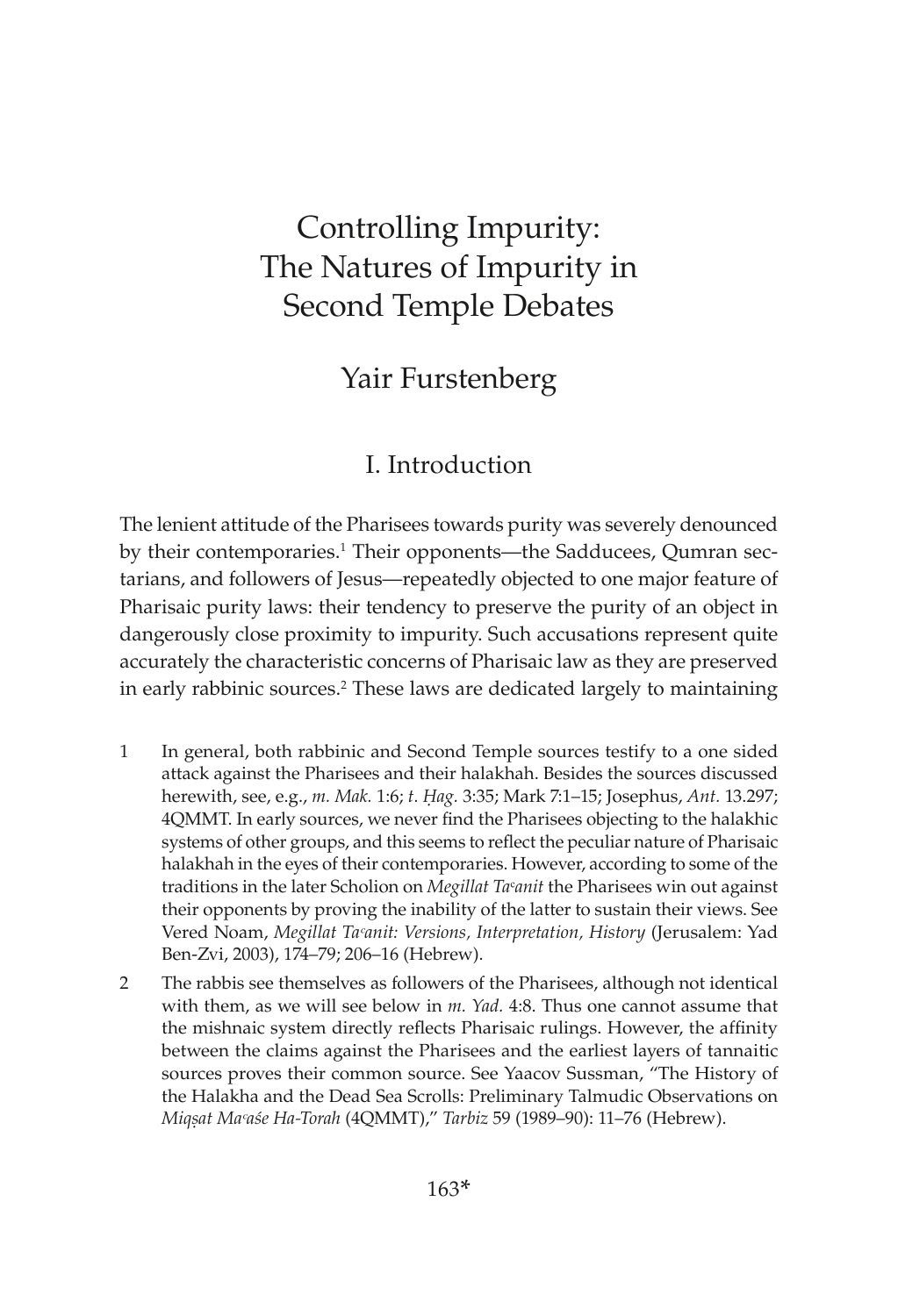the purity of objects that had come into physical contact with impurity. Both internal and external sources bear witness to their lenient policy of artificially isolating pure objects from their impure surroundings.

How should we understand the Pharisaic position and why did it engender such opposition? Should we assume, as has been suggested, that while other groups perceived impurity to be a real threatening substance, the Pharisees deprived impurity of any real nature, as they perceived it only as a legal category prone to artificial restrictions? After all, were impurity to pose a real threat, how could the Pharisees tolerate its presence? Scholars of Second Temple halakhah have indeed identified in both Pharisaic and rabbinic purity laws a non-realist tendency.<sup>3</sup> Specifically, the rabbinic practice of breaking down the objects that surround them into discrete legal entities seems to counter any substantive perception of impurity.<sup>4</sup> However, a closer examination of the sources challenges the use of realism as a relevant category for analyzing these early purity debates.

In this paper, I will argue that contrary to the common portrayal of the Pharisees as non-realists, they too shared a realistic conception of impurity, but at the same time, they disputed its specific nature. The Pharisees shared the aspiration for purity and were one of its most vigorous proponents.<sup>5</sup>

- 3 See for example Eyal Regev, "Reconstructing Qumranic and Rabbinic Worldviews: Dynamic Holiness vs. Static Holiness," in *Rabbinic Perspectives: Rabbinic Literature and the Dead Sea Scrolls, Proceedings of the Eighth International Symposium of the Orion Center*, ed. Steven D. Fraade, Aharon Shemesh and Ruth A. Clements (Leiden: Brill, 2006), 87–112. Although his basic model refers to holiness rather than purity, Regev assumes both were intended "to fulfill God's commands and to attain reward" (p. 103). Regev further quotes the statement of Rabban Yohanan b. Zakkai, discussed below, as proof for this nominalistic position. It is highly questionable, however, whether the Pharisees actually associated purity with holiness. For example, their unique purity practice of hand-washing was essentially unrelated to the realm of the holy. See Yair Furstenberg, "Defilement Penetrating the Body: A New Understanding of Contamination in Mark 7:15," *NTS* 54 (2008): 176–200.
- 4 See below section III.
- 5 Scholars have debated whether the Pharisees ate their ordinary food in purity. See, e.g., Ed P. Sanders, *Jewish Law from Jesus to the Mishnah: Five Studies* (Philadelphia: SCM Press, 1990), 131–254; Hannah K. Harrington, "Did the Pharisees Eat Ordinary Food in a State of Purity?" *JSJ* 26 (1995): 42–54. It is clear, however, that early tannaitic sources assume the rabbis or the Pharisees to be pure, in contrast to the *am ha-ares*. See, e.g., *m. Ed.* 1:14.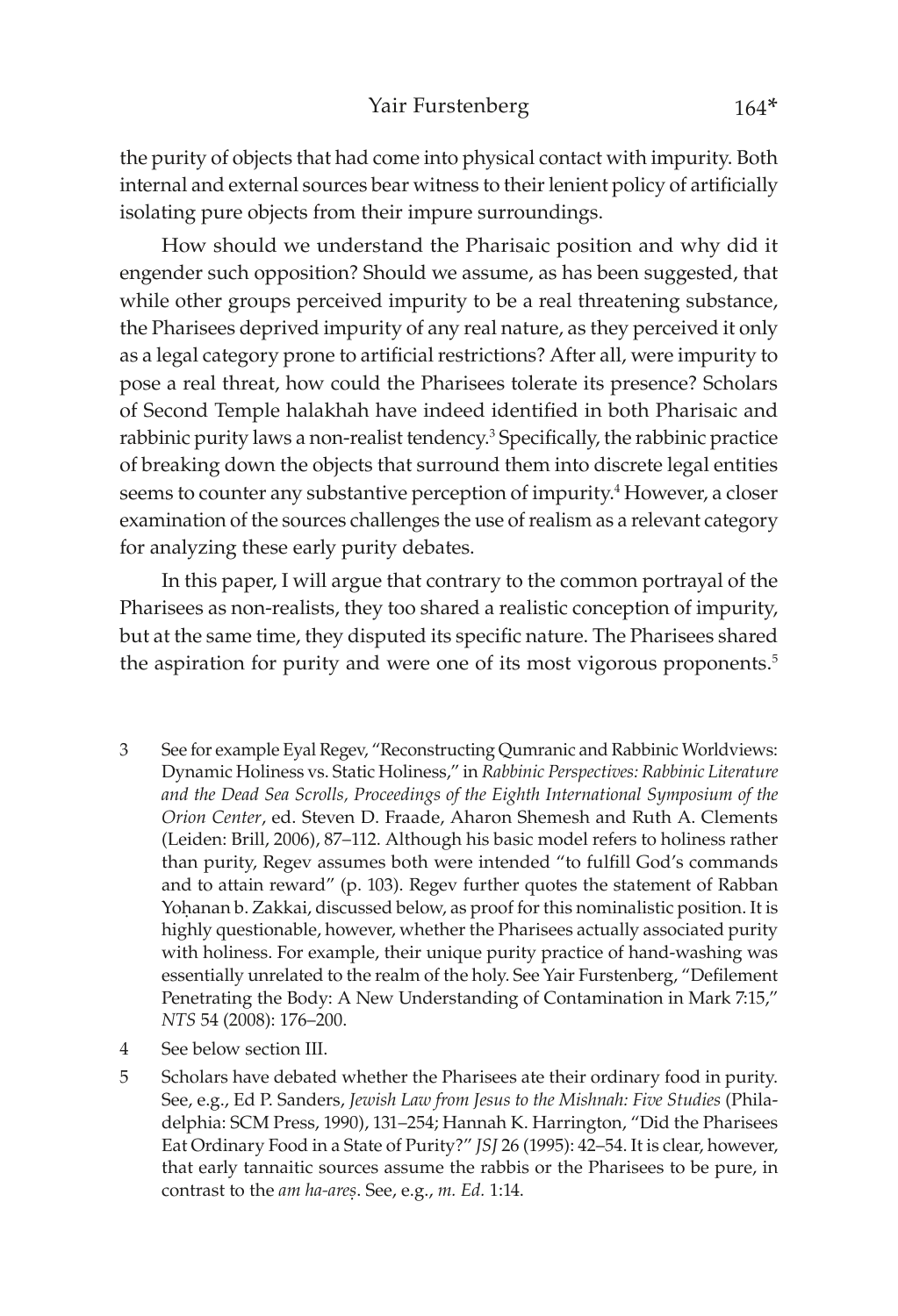They invested much energy in avoiding impurity, attempted to retain a pure environment, and even created a new practice of hand-washing to prevent defilement from violating the entire body.<sup>6</sup> In this sense, impurity posed a very real threat for both the Pharisees and their opponents.7 All agreed that something labeled impure must be avoided, and not merely because the law requires distancing oneself from impurity. Rather, impurity was considered a (real) dangerous substance, corrupt or distorted. At the same time, the Pharisees and their contemporaries understood the label of impurity and explained its effect in very different ways within radically different worldviews. According to the prevailing view, held by the Pharisees' opponents, an object's definition as pure or impure reflects its ontological status. Such a classification might even assign the object to the control of a cosmic force. In some sense, then, impurity controls those possessed by it. The Pharisees, on the other hand, sought to neutralize the powerful independence that their opponents assigned to impurity, while still acknowledging the actual effect of impurity on the human realm.

The first two sections of this article will examine the major rabbinic sources which supposedly reflect the non-realist approach of the rabbis towards impurity laws. Section II will examine the famous dialogue of Rabban Yohanan b. Zakkai with the gentile concerning the purification of the red heifer, which presumably includes the boldest expression of non-realism in rabbinic literature. Specific rabbinic purity laws understood to represent the non-realist approach are discussed in section III. In both sections, we will question the appropriateness of the distinction between realism and non-realism for understanding the rabbinic view. As an alternative, we will suggest that the Pharisaic policy toward separation from impurity depicts impurity as a real occurrence that invades human reality. At the same time,

- 6 For a detailed analysis, see Furstenberg, "Defilement Penetrating the Body." As I show there, the concern to distance defiled foods from the body is not based on the levitical system, and in fact stands in contrast to it, as Jesus points out; rather, it reflects more popular notions of contamination and danger.
- 7 Mira Balberg, "Recomposed Corporalities: Purity, Body, and Self in the Mishnah" (PhD diss., Stanford University, 2011), 48, argues for the reality of impurity in rabbinic eyes, following Plato: "Anything which possesses any sort of power to affect another … has real existence" (*Sophist* 247E). As she shows, in ancient philosophical systems such forces were deemed "real," irrespective of their materiality. Thus Balberg too rejects the dichotomy between realism and nominalism as a useful analytic tool. See also eadem, *Purity, Body, and Self in Early Rabbinic Literature* (Berkeley: University of California Press, 2014), 201 n. 128.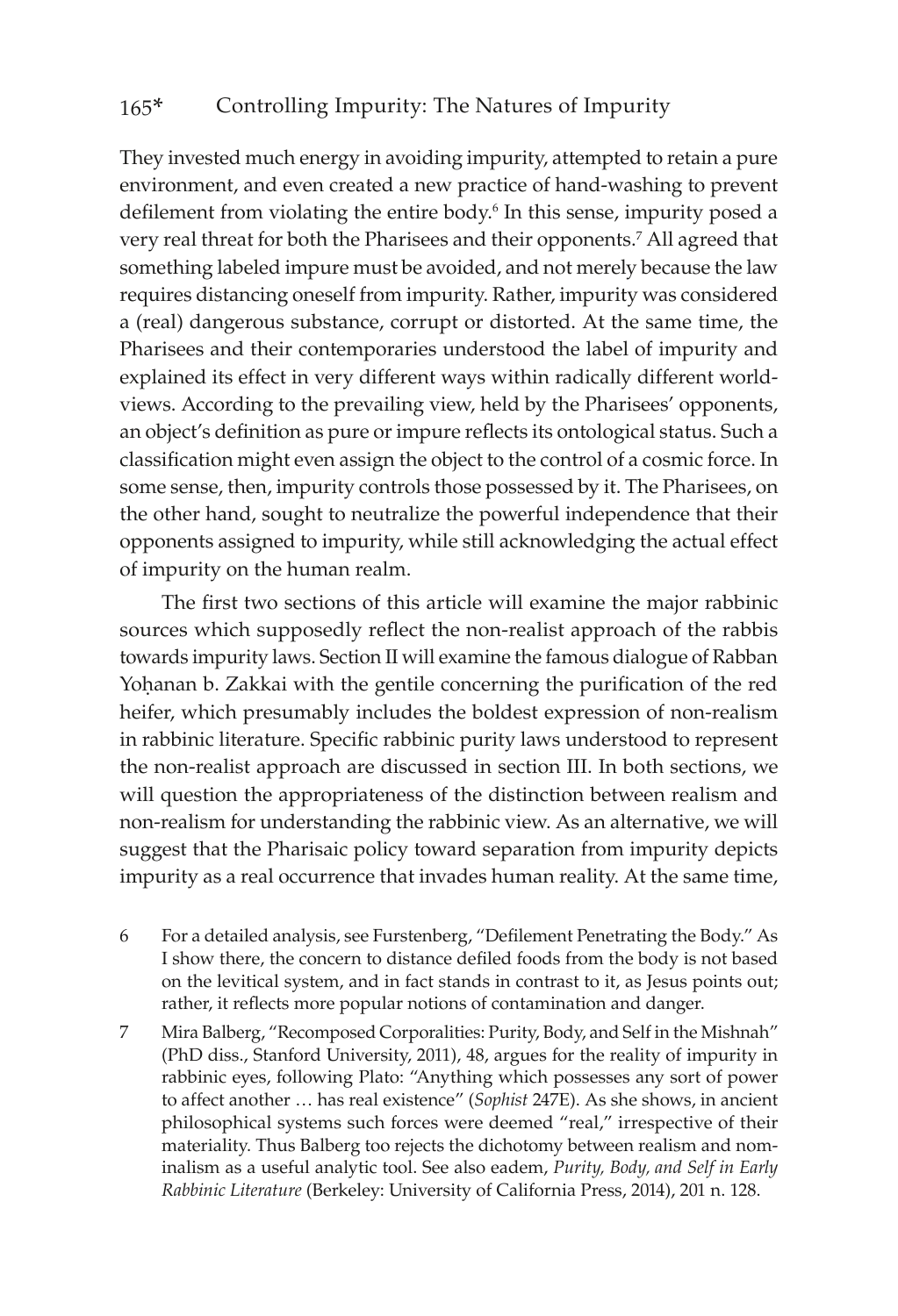the Pharisees deprive impurity of an independent role within the order of things (section IV).

### II. The Nature of Impurity in the *Pesiqta de-Rav Kahana*

The story of Rabban Yohanan b. Zakkai's exchange with a gentile concerning corpse impurity, which appears in the post-amoraic *Pesiqta de-Rav Kahana*, has frequently been invoked as the boldest expression of rabbinic non-realism, specifically with regards to purity. However, a close reading of the story within its homiletical context and in light of non-rabbinic parallels points to a different issue. The theological problem raised in the story is not whether impurity is real but rather how independent it is.

גוי אחד שאל את רבן יוחנן בן זכיי. אמר ליה, אילין מיליא דאתון עבדין נראין כמן כשפים, מביאין פרה ושוחטין אותה ושורפין אותה וכותשין אותה ונוטלין את אפרה ואחד מכם מטמא למת ומזין עליו שתים שלש טיפים ואומרין לו טהרתה.

אמר לו, לא נכנסה רוח תזזית באותו האיש מימיו? אמר לו לאו. אמר לו, ולא ראיתה אחר שנכנסה בו רוח תזוזית? אמר לו הין. אמר לו, ומה אתם עושין? אמר לו מביאין עיקרין ומעשנין תחתיו ומרבצים עליה מים והיא בורחת. אמר לו, ולא ישמעו אזניך מה שפיך מדבר, כך הרוח הזה רוח טומאה היא, דכת' "וגם את הנביאים ואת רוח הטומאה אעביר מן הארץ" )זכ' יג 2(.

וכיון שיצא אמרו לו תלמידיו, רבי, לזה דחיתה בקנה לנו מה אתה משיב? אמר להם, חייכם לא המת מטמא ולא המים מטהרים אלא גזירתו של הקב"ה הוא.

אמר הקב"ה חוקה חקקתי גזירה גזרתי ואין אתה רשאי לעבור על גזירתי. "זאת חוקת התורה" )במד' יט 2(.

A gentile questioned Rabban Yohanan b. Zakkai, saying: "The things you Jews do appear to be a kind of sorcery. A heifer is brought, it is burned, is pounded into ash, and its ash is gathered up. Then when one of you gets defiled by contact with a corpse, two or three drops of the ash mixed with water are sprinkled upon him and he is told, 'You are pure!'"

Rabban Yohanan replied: "Has the spirit of madness ever possessed you?" He replied: "No." "Haven't you ever seen a man whom the spirit of madness possessed?" The gentile replied: "Yes." "And what do you do for such a man?" "Roots are brought, the smoke of their burning is made to rise about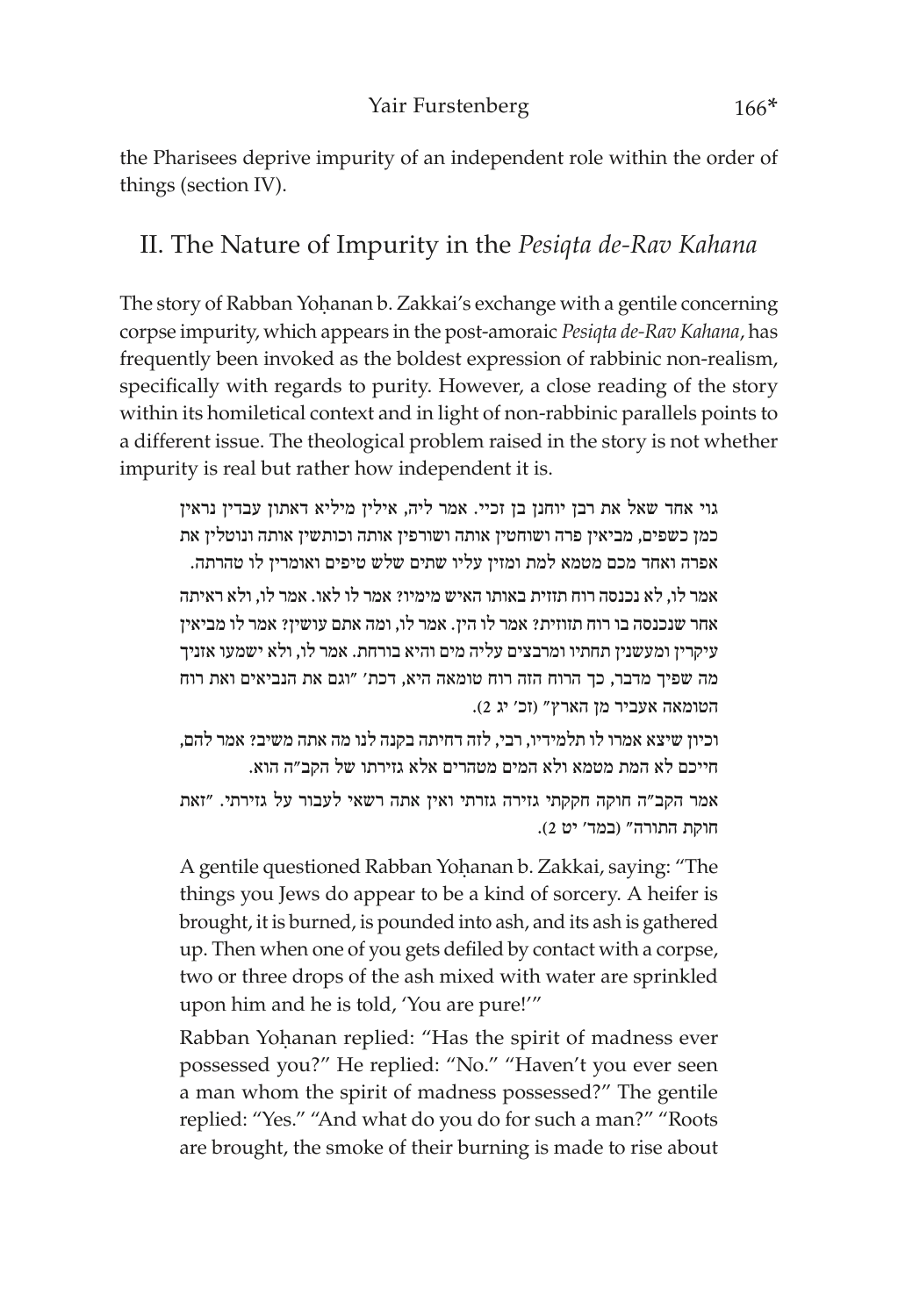him, and water is sprinkled upon him until the spirit of madness flees."

Rabban Yohanan then said: "Do not your ears hear what your mouth is saying? He too is possessed by a spirit, the spirit of uncleanness, and Scripture says, *I will cause [false] prophets as well as the spirit of uncleanness to flee from the land* (Zech 13:2).

Now when the gentile left, Rabban Yohanan's disciples said: "Our master, you put off that gentile with a mere reed of an answer, but what answer will you give us?" Rabban Yohanan answered: "By your lives, I swear: the corpse does not defile, nor does the water purify. It is a decree of the Holy One. The Holy One said: 'I have set it down as a statute; I have issued it as a decree. You are not permitted to transgress My decree. *This is the statute of the Torah* (Num 19:1).'"<sup>8</sup>

The story seems to contrast the gentile's understanding of impurity to that of Rabban Yohanan b. Zakkai. The gentile explains corpse impurity as a sort of possession similar to the spirit of madness, and Rabban Yohanan b. Zakkai in response expresses an unequivocally nominalist view. Seemingly, for the rabbinic protagonist of the story, the change of an object's legal status from impure to pure or vice-versa does not represent any real transformation; there is nothing intrinsically impure in the corpse. No spirit, no real form of impurity afflicts the impure person, and the purifying water does not effect any substantial change in the object. Rather, Rabban Yohanan b. Zakkai argues, while the purification process presents itself to be a causal mechanism for effectuating substantial change—be it magical or medical in nature—it is in fact a (possibly arbitrary)<sup>9</sup> legal classification of certain circumstances. This story thus seems to contrast two opposite conceptions of impurity.

8 *Pesiqta de-Rav Kahana, pisqa* 4, *parah adummah*, ed. Mandelbaum (New York: Jewish Theological Seminary, 1987), 74. Translation (with modifications): William G. Braude, *Pesiqta de-Rab Kahana* (Philadelphia: Jewish Publishing Society, 2002), 111. Parallels: *Pesiq. Rab.* 14; *Num. Rab.* 19:8, *Tanê.*, *Êuqqat* 8, 26, ed. Buber.

9 The use of the term גזירה," decree," does not imply that it is devoid of a rationale or purpose and that it is only anchored in God's absolute binding will. It may evoke His transcendent wisdom or His authority irrespective of its underlying rationale. For a useful mapping of the different senses of *gezerat ha-katuv* see Yair Lorberbaum, "Two Concepts of *Gezerat ha-Katuv*: A Chapter in Maimonides's Legal and Halakhic Thought, Part I," *Diné Israel* 28 (2011): 123\*–61\*.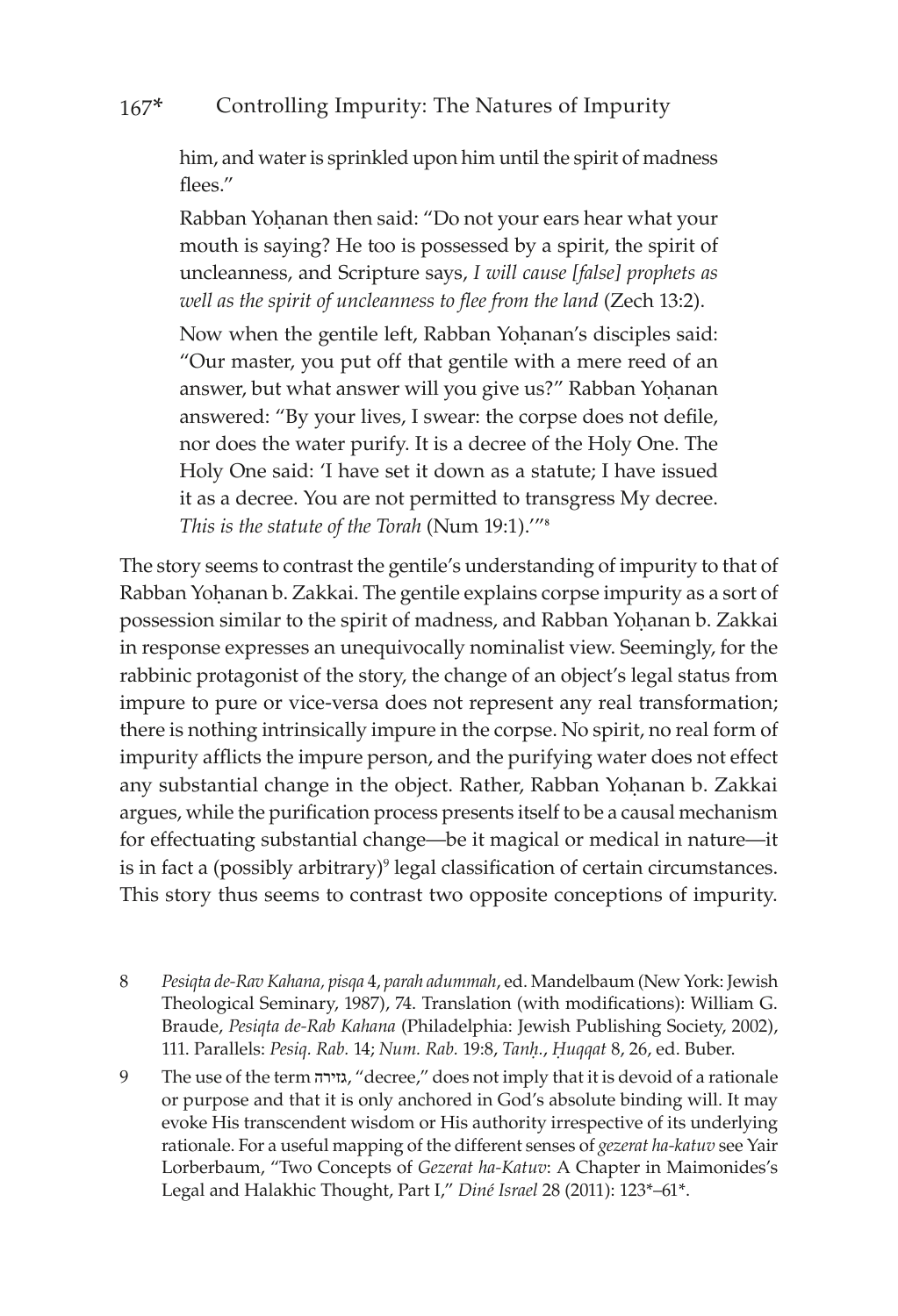The gentile erroneously believes impurity to be a real substance or quality active in the world, but Rabban Yohanan implies that the adjective 'impure' merely indicates the normative implications of certain specific circumstances. Scholars found this sharp dichotomy useful for understanding much of the rabbinic project.10 Ephraim Urbach emphasized the rabbinic tendency to remove expressions of magic from their conception of impurity and pollution, and to transform them into neutral legal definitions.<sup>11</sup> Not surprisingly, this story also served Yohanan Silman as a starting point for his influential discussion of the tension between nominalist and realist tendencies within halakhic literature.<sup>12</sup>

However, this interpretation of the *Pesiqta* story fails to take into account its literary complexity, and thus overlooks its underlying concern. In his two dialogues, Rabban Yohanan b. Zakkai responds to two distinct viewpoints, those of the gentile and of his disciples. According to the gentile, the process of purification from corpse impurity is comparable to exorcism applied against some demonic force. Each demon requires a unique set of practices; smoke and water for a spirit of madness, and ashes and water for spirits of impurity. The gentile's view of impurity is reminiscent of Jesus' exorcist traditions, associated in the Gospels with the removal of impurity. Jesus employs his powers to heal leprosy and blood discharges and drive away scores of spirits of impurity.13

- 10 At the same time, scholars have been careful to stress the lateness of this midrashic source, and to question the attribution to Rabban Yoḥanan b. Zakkai and its relevance for the understanding of earlier halakhic sources. See, for example, Jacob Neusner, *The Idea of Purity in Ancient Judaism* (Leiden: Brill, 1973), 105–7.
- 11 Ephraim E. Urbach, *The Sages: Their Concepts and Beliefs*, trans. Israel Abrahams (Jerusalem: Magnes Press, 1975), 98–99.
- 12 Yohanan Silman, "Halakhic Determinations of a Nominalistic and Realistic Nature: Legal and Philosophical Considerations," *Diné Israel* 12 (1984–85): 249–66 (Hebrew).
- 13 The demons Jesus drives away are regarded as impure spirits in the following sources: Mark 1:21–28//Luke 4:31–37; Mark 3:20–30 (Matt 12:43–45//Luke 11:24–26)//Mark 5:1–20//Luke 8:26–39; Mark 6:7//Matt 10:1; Mark 7:24–30; Mark 9:14–29//Luke 9:37–43. Significantly, Matthew consistently omits the reference to impure spirits, and he only refers to them as demons. Taking into consideration Matthew's Jewish audience, this omission may parallel the midrashic assumption that the term "impure spirit" is appropriate only for a gentile audience, and not for Jews who hold a more nuanced vocabulary of impurity. For a survey of references to the impure spirit and their possible ritual significance in light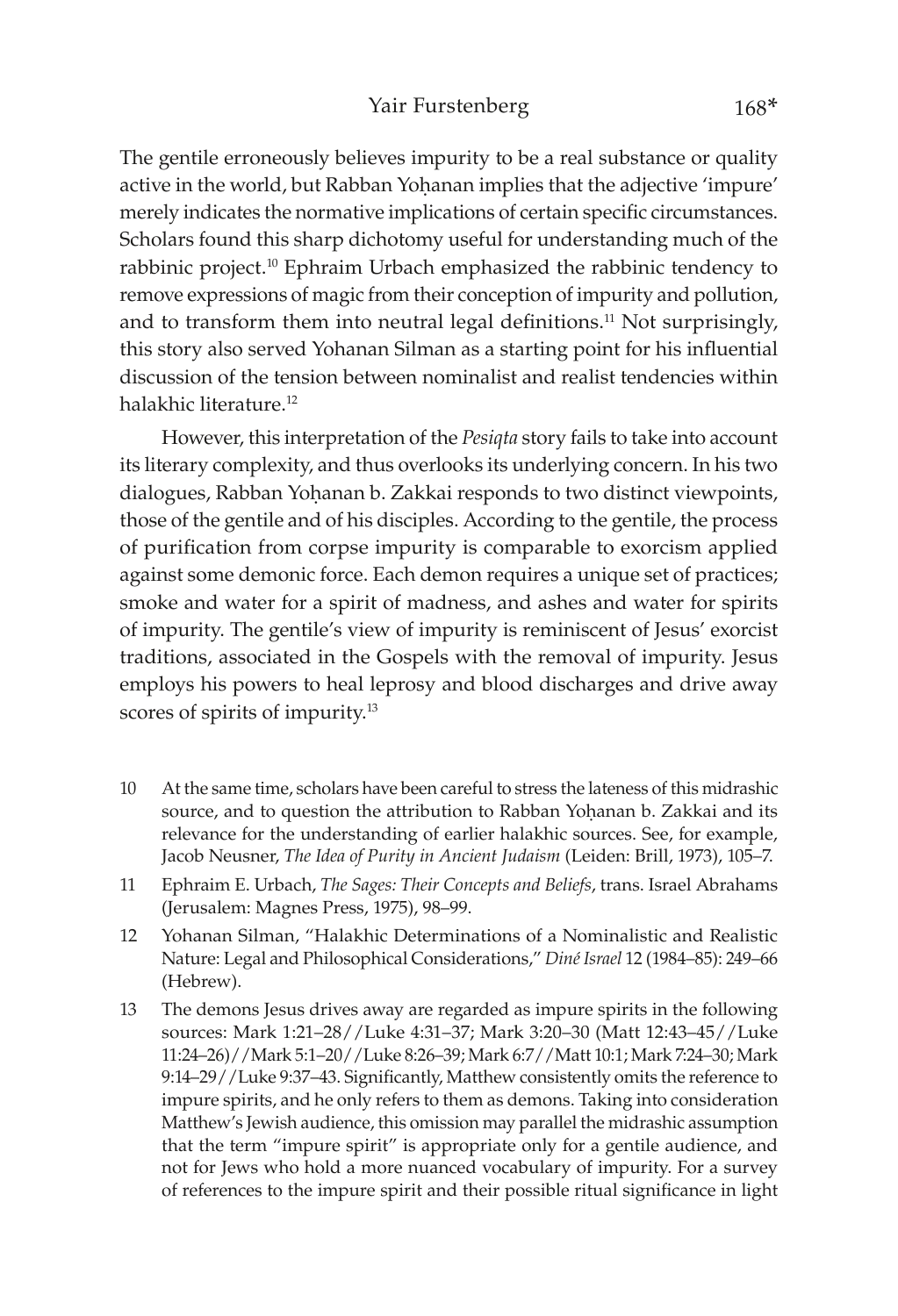At the same time, the more learned disciples of Rabban Yohanan, who possess a more intimate knowledge of scripture, reject the suggested identification of corpse impurity with some 'spirit of impurity.' The term 'spirit of impurity' (Zech 13:2) is never associated in rabbinic literature with the levitical sources of impurity but rather with the conjuration of demonic spirits to communicate with the dead.<sup>14</sup> Levitical impurity in no case implies possession by a demonic force.

Nonetheless, the disciples are also bewildered by the peculiar method of purification from corpse impurity, performed by sprinkling the drops of purification water. Although they do not say much, we may reasonably construct the disciples' conception of impurity from their master's expressed rejection: "The corpse does not defile, nor does the water purify." This statement is clearly not directed against the gentile to whom Rabban Yoḥanan already responded; rather it confronts the disciples' implied image of impurity as a sort of unwanted physical substance transferred and disposed mechanically through contact, similar to the way one could consider "filth" and "cleansing." This image of defilement is indeed sufficient for understanding most cases of contamination by touch and purification by wash. Nevertheless, how is one to account for purification through sprinkling, which does not achieve a thorough physical cleanse? How can such action remove the severe pollution clinging to the impure person?15

of Second Temple parallel usages see Clinton Wahlen, *Jesus and the Impurity of Spirits in the Synoptic Gospels* (Tübingen: Mohr Siebeck, 2004). On the purifying force of Jesus' exorcism, see Thomas Kazen, *Jesus and Purity* Halakhah: *Was Jesus Indifferent to Impurity?* Coniectanea Biblica, New Testament Series 38 (Winona Lake, Ind.: Eisenbrauns, 2010), 300–41.

- 14 Concerning Deut 18:10–12, "There shall not be found among you … or a charmer or a medium of a necromancer or one who inquires the dead; for whoever does these things is an abomination to the Lord," *Sifre Deut.* 173 (ed. Finkelstein, p. 220) comments: "When R. Eliezer would arrive at this verse he would say, 'And what if he who clings to impurity the spirit of impurity dwells upon him, he who clings to the *Shekhinah*, clearly the holy spirit will dwell upon him.'" The midrash thus identifies the practices mentioned in the verse as means of acquiring the spirit of impurity. See also *b. Sanh.* 65b.
- 15 According to Jacob Milgrom, the many anomalies of the purification from corpse impurity are indeed rooted in their pre-Israelite exorcistic origin. The fundamental revision of the ritual by the priestly authors could not conceal its original nature. The victims were in mortal fear that evil will bring upon them lethal impurity, and they applied all possible mechanisms to drive the spirit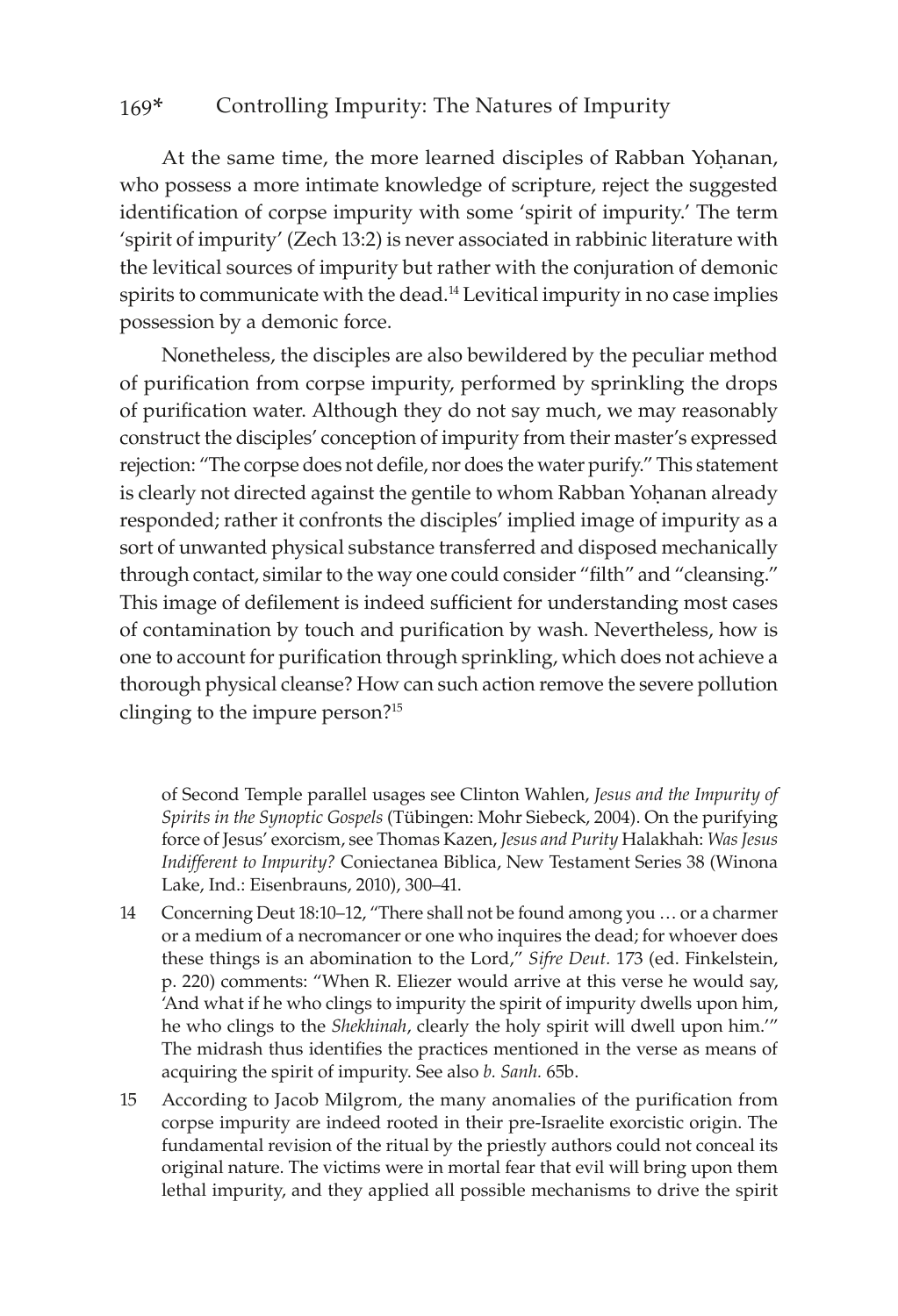To solve this peculiarity Rabban Yohanan must refine his disciples' mechanical image of pollution and purification as immanent products of specific physical occurrences. His solution lies in the addition of divine intervention: "The corpse does not defile nor does the water purify; rather, it is a decree of the Holy One." Divine intervention in the processes of pollution and purification does not imply a non-realist approach.16 Rabban Yohanan does not argue against the reality of purity and impurity and its appropriateness in describing the real state of affairs; he says nothing about it. His point is rather that in contrast to the automatic image assumed by the disciples, a divine decree must facilitate the process of defilement and purification. The creator of impurity determines how to dispose of it, and he ensures the purifying effect of the waters.

Although Rabban Yoḥanan's statement refers specifically to the issue of corpse impurity, it in fact points to a major feature of biblical purity language as a whole. A survey of the relevant passages reveals that the Torah never portrays a source of impurity as an active force of defilement; rather, objects exposed to it are deemed impure. In other words, the Torah refers to the changing status of those objects or people exposed to impurity, without alluding to a process of physical causality.17 Likewise, an impure person or his utensils are considered pure subsequent to the purifying act, but this result is not intrinsic to the power of the purifying water.18 This is evidenced by the fact that the roots טמא and טהר are never employed in their transitive *piᶜel* form in such contexts, as denoting direct agency. They appear only in intransitive forms, denoting the subsequent status of the object or person as pure or impure. Thus, for example, concerning corpse impurity we read: "He who touches the corpse of any human being shall be unclean (יטמא) for seven days" (Num 19:11); "The pure person shall sprinkle it upon the unclean person on the third day and on the seventh day, thus purging (יתחטא) him by the seventh day. He shall then wash his clothes and bathe in water, and

away, including incantations. See Jacob Milgrom, *Leviticus 1*–*16*, Anchor Bible (New York: Doubleday, 1991), 270–78.

- 16 Noticeably, the term decree, גזר, expands beyond the realm of law and applies to God's government of the physical world as well. See, for example, the quotation from Ephrem below, concerning Jesus' command.
- 17 For example, Lev 15:4: "Any bedding on which the one with the discharge lies shall be unclean, and every object on which he sits shall be unclean."
- 18 Lev 15:13: "He shall count off seven days for his cleansing, wash his clothes, and bathe his body in fresh water; then he shall be clean."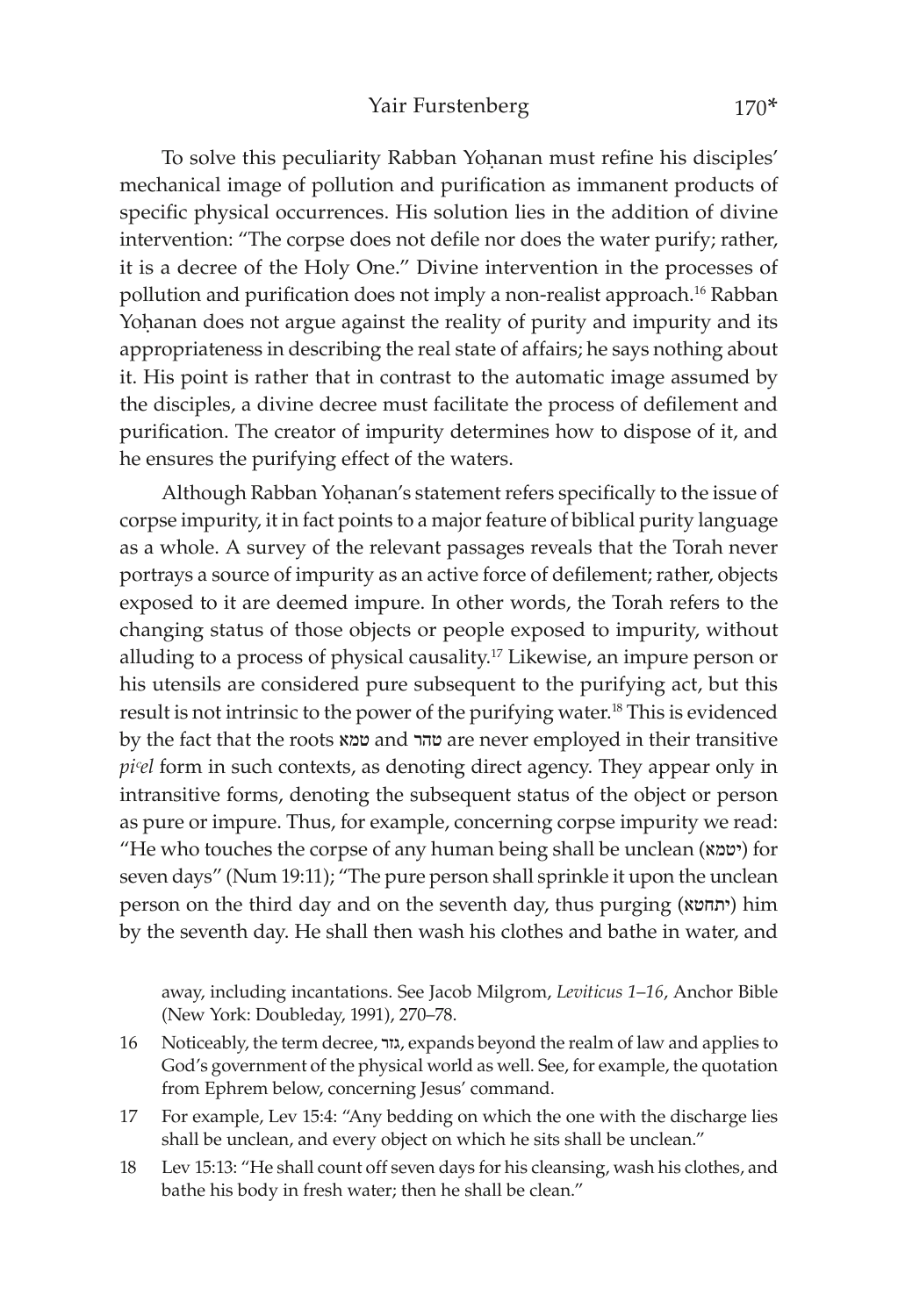at nightfall he shall be pure (יטהר)" (v. 19).<sup>19</sup> Thus, the statement that "the corpse does not defile nor does the water purify" directly corresponds to the consistent verbal usage in the biblical passages concerning the spread of impurity.20 The state of purity or impurity is therefore not intrinsic to any physical process. While from a narrow human perspective the spread of impurity may seem to be a direct result of physical circumstances, this is mere illusion. Rather, Rabban Yoḥanan insists, in some mysterious way these physical circumstances transform the status of people and things by virtue of God's decree. Rabban Yohanan stresses that the process is in no way automatic or mechanical, but it is nonetheless quite real. God set the mysterious rules of nature, not merely the laws to which humans must adhere.

Our analysis of Rabban Yohanan's double response to both the gentile and the disciples allows us to reconstruct the underlying concern prompting the different understandings of the nature of impurity. Thus, whereas scholars previously read this story along the realistic/non-realistic divide—the gentile's crude realistic image of impurity against the rabbinic non-realistic outlook—and subsequently sought to find traces of this approach in rabbinic laws of purity, this story seems in fact to revolve around a completely different issue. The different voices address one major question: to what degree does the label 'impure' reflect the existence of an independent force, whether demonic or natural, which threatens God's sovereignty. The gentile adopts an image of impurity as a malevolent spirit, the disciples imagine a self-sufficient system of pollution and disposal, and in response Rabban Yohanan emphasizes the role of divine intervention, which is directly responsible for the changes taking place.

A non-rabbinic parallel further substantiates this interpretation of the *Pesiqta* story and may suggest a possible background for the development of this theme. According to the Gospel of John (9:1–7), Jesus heals a blind person by smearing mud on his eyes and then having him wash in the pool of

20 The transitive *pi*<sup>*el*</sup> form is employed in two cases: when one is declared by the priest to be pure or impure (Lev 13:8, 23), or when the land, sanctuary, or people are polluted by misdeed (Lev 16:19, 30; Num 35:34). Note that in all these cases a conscious human agency is involved. See below section IV.

<sup>19</sup> As this verse demonstrates, an alternative verb, "to purge" (חטא), is employed for describing the active purifying force.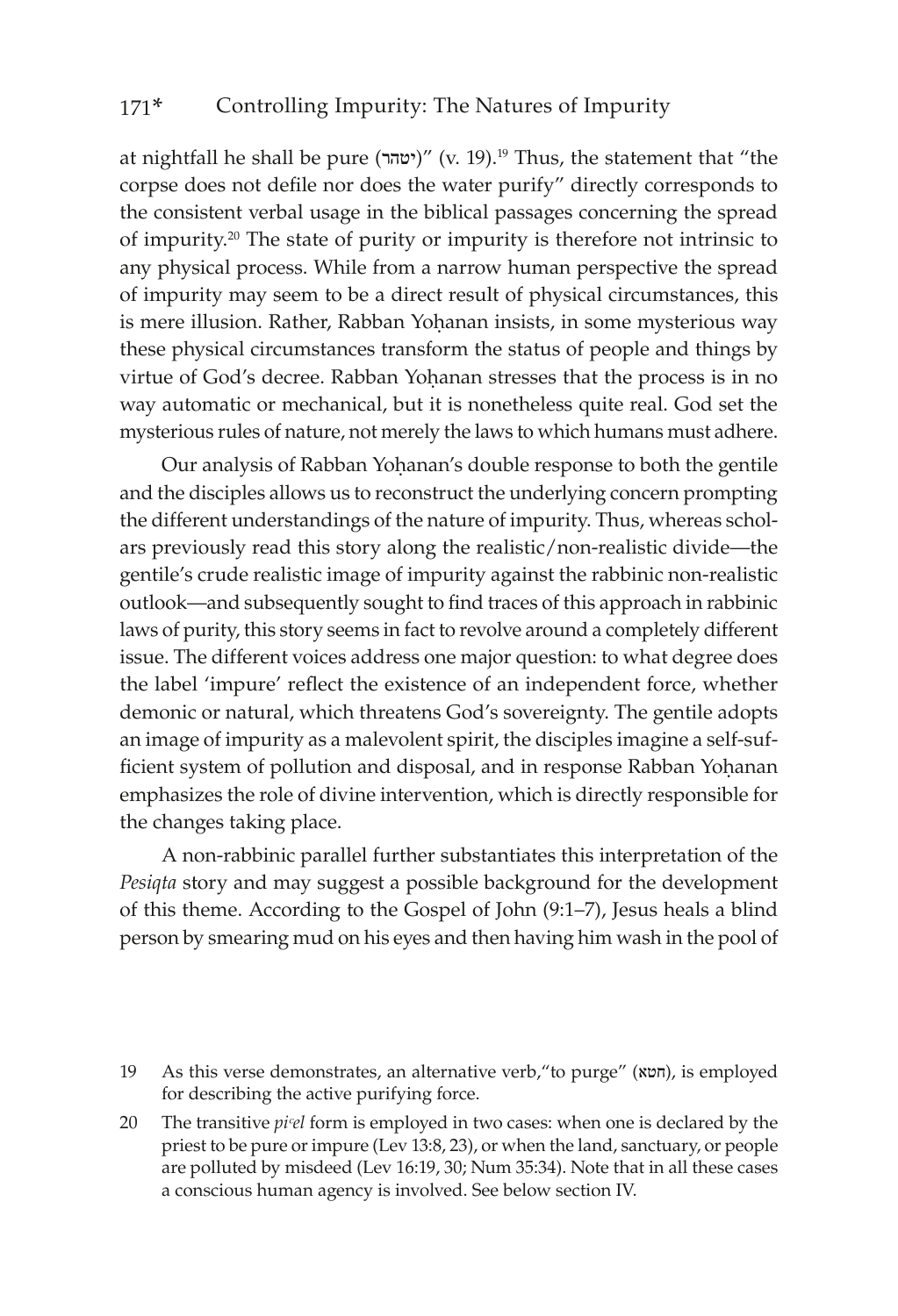Siloam.<sup>21</sup> Jesus' actions raise the question as to the true cause of this healing; was it merely a medical procedure featuring the medicinal treatments of his time, a magical process, or divine intervention? In his commentary on the story, Ephrem argues the following:

It was not [the pool of] Siloam that opened [the eyes of] the blind man, just as it was not the waters of the Jordan that purified )דכיו) Naaman. It was [the Lord's] command )פוקדנא), which effected it (סער). So too, it is not the waters of our atonement (מיא דחוסין) that purify (מדכין) us. Rather, it is the names pronounced over it, which give us atonement.<sup>22</sup>

The resemblance between Ephrem's claim that "It was not the waters of the Jordan that purified Naaman, it was [the Lord's] command, which effected it" and Rabban Yohanan's statement, "Nor does the water purify. It is a decree of the Holy One," is unmistakable. At the same time, one cannot mistake Ephrem's core argument. Jesus (as well as Elisha) did not employ any sort of medical skill, but exhibited his authority as Son of the Creator of life.<sup>23</sup> The healing was quite real, but the process was a divine miracle.<sup>24</sup> Following his discussion of these cases of healing and purification, Ephrem proceeds to examine the nature of baptism, the ultimate purification.<sup>25</sup> Purification in baptismal waters, he argues, does not take effect through a mere physical act but depends upon the evocation of God's names over the waters. Ephrem's argument thus further highlights the conceptual movement which underlies the *Pesiqta* story. He first attributes any healing from impurities to God's direct intervention, dismissing the significance of the physical act of purification. He further claims that baptism takes its mysterious effect upon Christian converts, as the standard means of purification, only through God's direct

- 21 In contrast, according to the Synoptic Gospels Jesus heals the blind people with his words alone or by mere touch (Mark 10:46–52; Matt 20:29–34; Luke 18:35–43).
- 22 Ephrem, *CDia* XVI, 29. See Carmel McCarthy, *Saint Ephrem's Commentary on Tatian's Diatessaron*, JSS Supplement 2 (Oxford: Oxford University on behalf of the University of Manchester, 1993), 259.
- 23 *CDia* XVI, 31.
- 24 John 9:33: "If he were not from God, he could do nothing."
- 25 Church fathers frequently associate Naaman's purification in the Jordan with the mystery of baptism. See Everett Ferguson, *Baptism in the Early Church: History, Theology and Liturgy in the First Five Centuries* (Grand Rapids, MI: Eerdmans, 2009).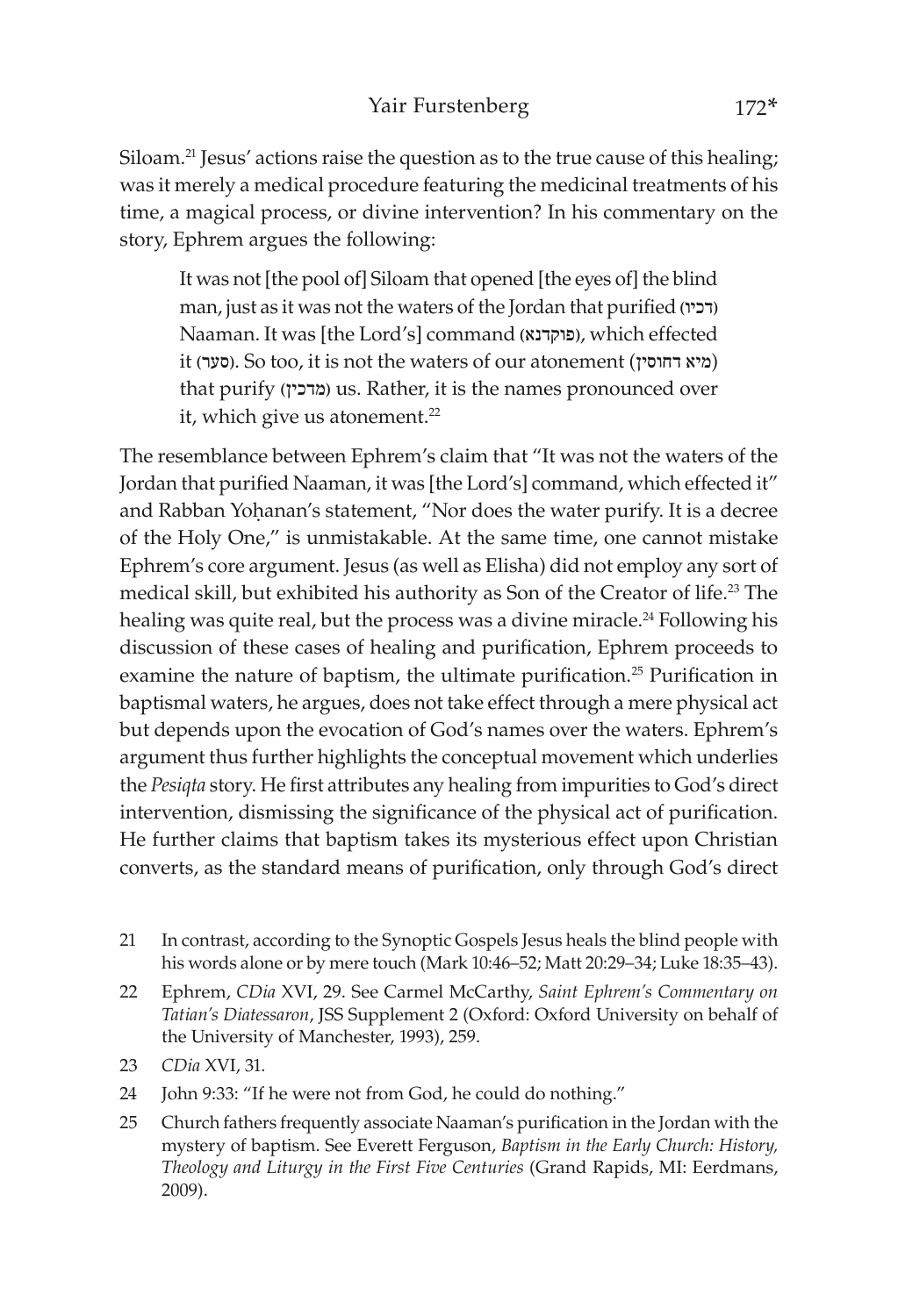command. Both elements appear in the *Pesiqta* story,<sup>26</sup> and both sources contrast purification under God's auspices against medical or magical processes.

Returning to the *Pesiqta*, God's exclusive control over the spread of impurity stands at the heart of the *Pesiqta* homily as a whole, to which Rabban Yohanan's statement serves as a literary closure. Much of the homily is concerned with the biblical definition of the red heifer ritual as a חוקה, a statute beyond human understanding. The opening section offers an array of paradoxes regarding the reality of purity, last of which concerns the red heifer itself:

```
"מי יתן טהור מטמא לא אחד" (איוב יד:ד)
כגון אברהם מתרח, חזקיה מאחז, ומרדכי משמעיה, ישראל מאומות, העולם הבא 
                                                          מהעולם הזה.
                     מה עשה כן, מי ציווה כן, מי גזר כן, לא יחידו של עולם?
                                                                   ]...[
                                 המת בבית טהור יצא מתוכו הרי הוא טמא 
             מי עשה כן? מי צוה כן? מי גזר כן? לא אחד? לא יחידו של עולם?
ותנינן תמן כל העסוקין בפרה מתחילה ועד סוף מטמאים בבגדים, היא עצמה 
                                                        מטהרת טמאים.
   אלא אמר הקב"ה חוקה חקקתי וגזירה גזרתי ואין את רשיי לעבור על גזירתי. 
                                    "זאת חוקת התורה אשר צוה ה' לאמר"
```
*Who can bring forth a clean thing out of an unclean thing? Is it not the One?* (Job 14:4).

He who brought forth Abraham out of Terah, Hezekiah out of Ahaz, Mordechai out of Shimei, Israel out of the nations, the world to come out of this world.

Who prescribed such things? Who ordained them? Who decreed them?

Is it not the One? Is it not the Unique One of the world?

26 The affinity between the two texts may illuminate further points in the *Pesiqta*. Ephrem refers to "waters of atonement," which is reminiscent of the rabbinic terminology for the "waters of purification" prepared from the red heifer, חטאת מי. In addition, the *Pesiqta* adds at the end of the purification process, "And he is told, 'You are pure!,'" possibly as an incantation. This speech act is not part of the halakhic purification process, but may be understood as a necessary element in light of the parallel evocation of God's name in the baptism.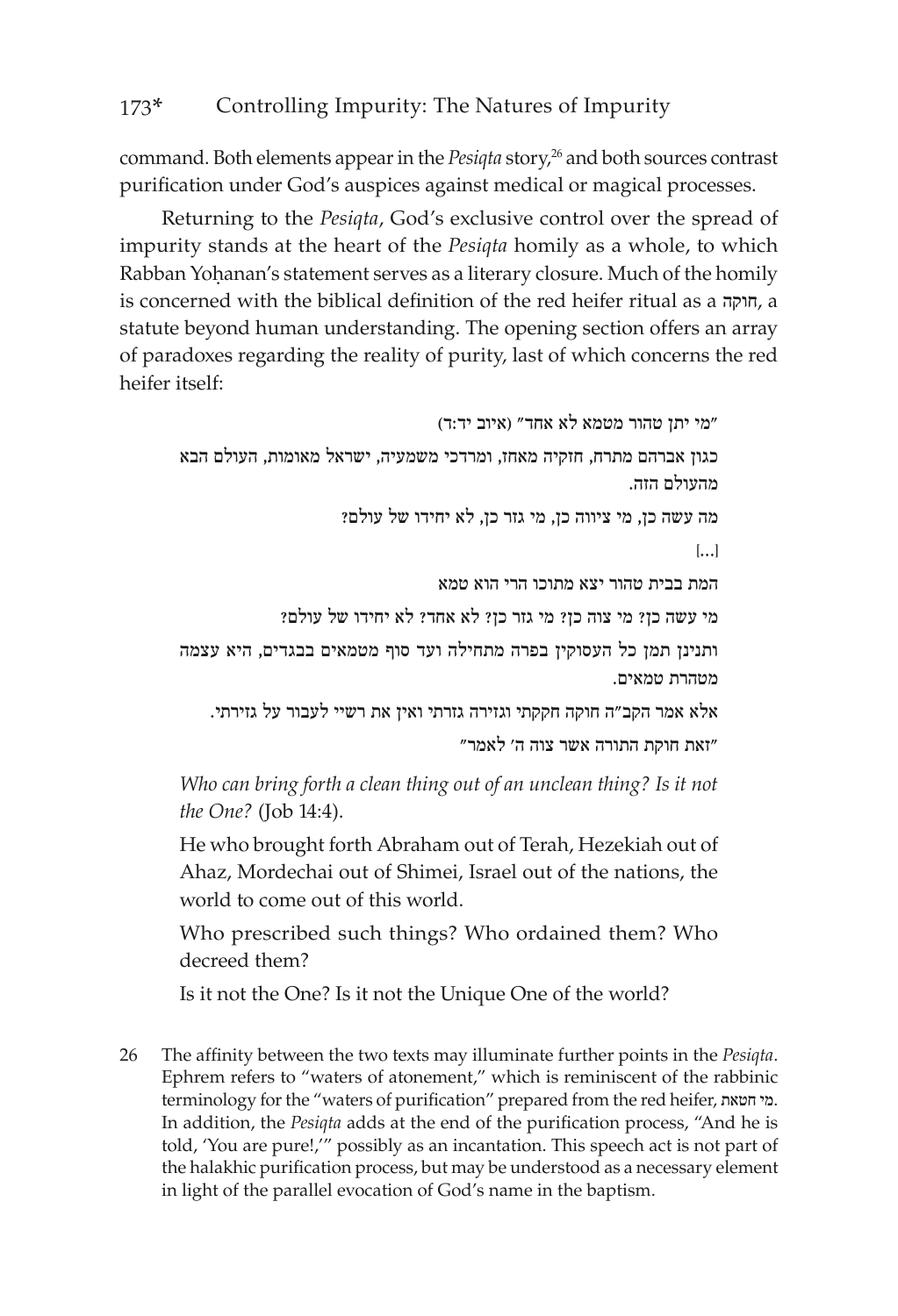### […]

(Another example): As long as the dead (embryo) is in the house (i.e., the womb), the house is clean, but as soon as the dead comes out of the house it is unclean.

Who prescribed such things? Who ordained them? Who decreed them?

Is it not the One? Is it not the Unique One of the world?

And in another Mishnah we learn: "All that have the care of a red heifer makes their garments ritually unclean, but the red heifer itself makes clean the unclean" (*m. Parah* 4:4). There is but one explanation. The Holy One says: Whatever statute I set down or whatever decree I issue, you are not permitted to disobey my bidding. *This is the statute of the Torah which the Lord*  hath commanded. (Num 19:2)<sup>27</sup>

Impurity has a paradoxical nature. It occasionally generates its opposite and results in purity. This is the case not only in halakhic matters, such as the red heifer,<sup>28</sup> but it has also been reflected in the course of history (e.g., Terah begat Abraham) and sets the ground for the mysterious unfolding of the world to come. Such is the nature of the divine decree.<sup>29</sup> Consequently, one is also compelled to obey and practice the divine statutes cast in this pattern. Their puzzling nature mirrors the mysteries of divine wisdom and rule.<sup>30</sup> Thus,

- 27 *Pesikta de-Rav Kahana*, *Parah* (ed. Mandelbaum, 54–55); translation from Braude, 80–81.
- 28 Scholars have suggested various ways to solve this crux, most prominent of which is Jacob Milgrom, "The Paradox of the Red Cow (Num. 19)," *VT* 31 (1981): 62–72. See also Albert I. Baumgarten, "The Paradox of the Red Heifer," *VT* 43 (1993): 442–51.
- 29 To follow Lorberbaum's taxonomy ("Two Concepts of *Gezerat ha-Katuv*," 128\*), this is an example of the "hidden wisdom" version of the theological sense of *gezerat ha-katuv*. All His actions are done for the sake of a purpose—and they conform to the nature of things—but they are beyond the apprehension of humans. Therefore, they require absolute obedience.
- 30 A parallel notion is the Qumran concept of *raz nihyeh*, "the mystery of becoming." This term refers to God's mysterious plan for creation and history, whose knowledge is indispensable for understanding the divine laws emanating from it. See Torleif Elgvin, "Wisdom and Apocalypticism in the Early Second Century BCE: The Evidence of 4QInstruction," in *The Dead Sea Scrolls Fifty Years After their Discovery, Proceedings of the Jerusalem Congress July* 1997, ed. Lawrence H.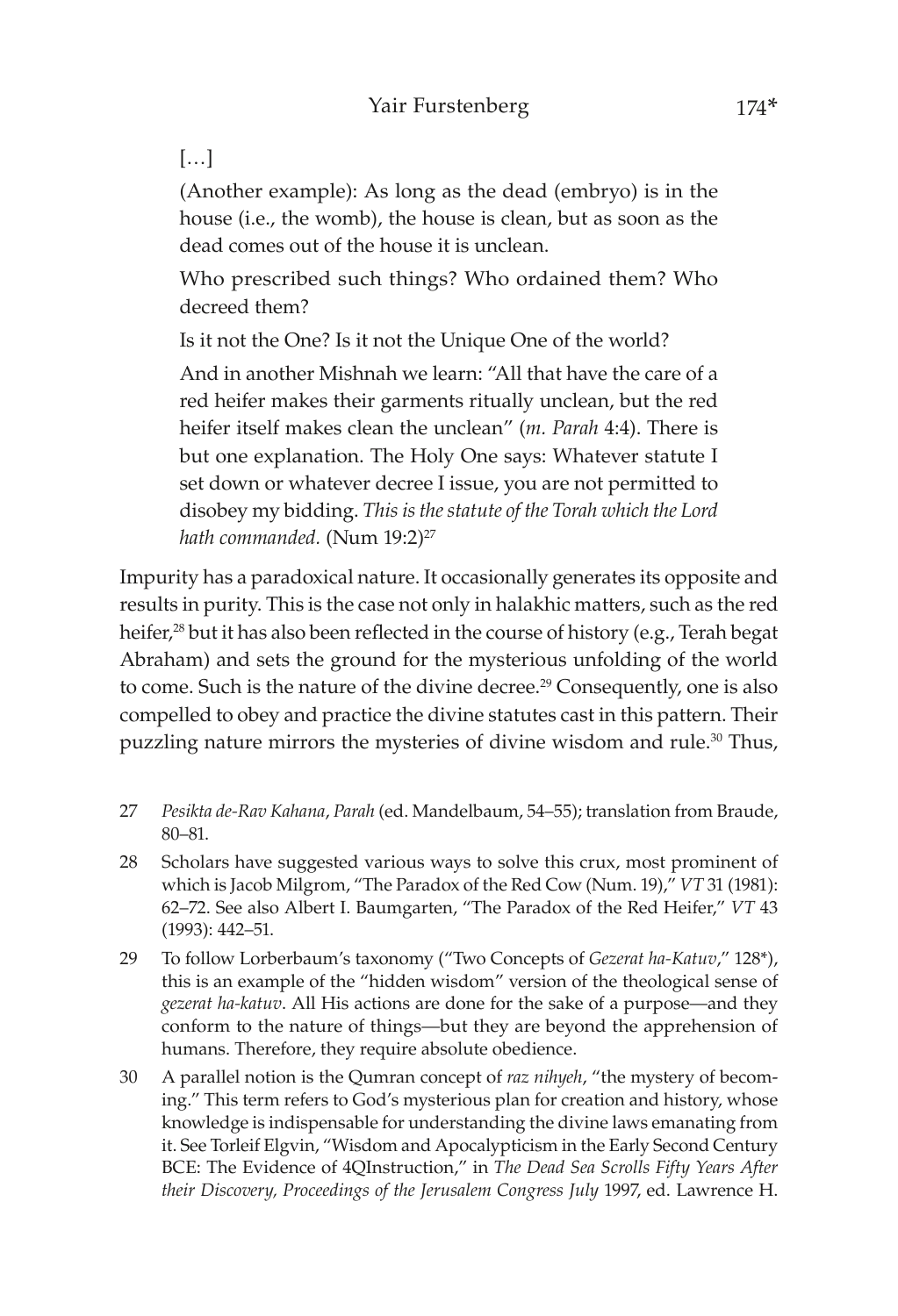following the opening homily comes a long series of interpretations on the verse "Who is like the wise? Who knows the explanation of things?" (Eccl 8:1). These address the limits of human understanding and the role of Torah in the revelation of divine mysteries and law (sections 3–8).<sup>31</sup> Finally, as a conclusion, the homilist introduces the story involving Rabban Yohanan b. Zakkai, concluding with the same warning against transgressing the divine statute. Seen from within this larger context, all the specific difficulties in the laws of the red heifer, its paradoxes and its puzzling procedures, condemned heavily by the *yeser ha-ra*,<sup>32</sup> are resolved as part of the divine plan of creation and history, which is mysterious and accessible only to a select few Torah scholars.

As the midrash stresses, that which seems impossible in human eyes is possible for God, who produces pure from impure.<sup>33</sup> Thus, the fact that many details of purity laws are difficult to comprehend should not lead to a non-realist understanding of impurity. Just because purity/impurity does not conform to an ordering of reality that is comprehensible to humans does not mean that it is not ordered by God, and that the laws of the Torah are imposed upon reality for external considerations. As made quite clear in the homily, the distinction between creator and lawgiver collapses and the laws of purity reveal His divine control over the order of things, which in human eyes must remain a mystery. Contrary to the standard interpretation, Rabban Yohanan's solution does not evoke nominalism. The *Pesiqta* as a whole presents purity laws as an adequate, although not necessarily comprehensible, description of the divine order of things.

Schiffman, Emanuel Tov, and James C. VanderKam (Jerusalem: Israel Exploration Society, 2000), 226–47.

- 31 For other examples of assimilation of wisdom themes in rabbinic literature see Yair Furstenberg, "The Rabbinic Ban on *Maᶜaseh Bereshit*: Sources, Contexts and Concerns," in *Jewish and Christian Cosmogony in Late Antiquity,* ed. Lance Jenott and Sarit Kattan Gribetz (Tübingen: Mohr Siebeck, 2013), 39–63.
- 32 Section 6 (ed. Mandelbaum, 71; ed. Braude, 105–6). R. Joshua of Sikhnin lists the statutes refuted by *yeser ha-ra*. Interestingly, this list is basically equivalent to the list in *Mekhilta de-Arayot* (*Sifra, Aharei Mot*, 11:10), except for the red heifer, which does not appear in the earlier source.
- 33 The possible Christian background of the homily, alluded to above with respect to Ephrem, may also reflect the homily's occupation with the mystery of purity, which is closely associated with the mystery of baptism in the early Church.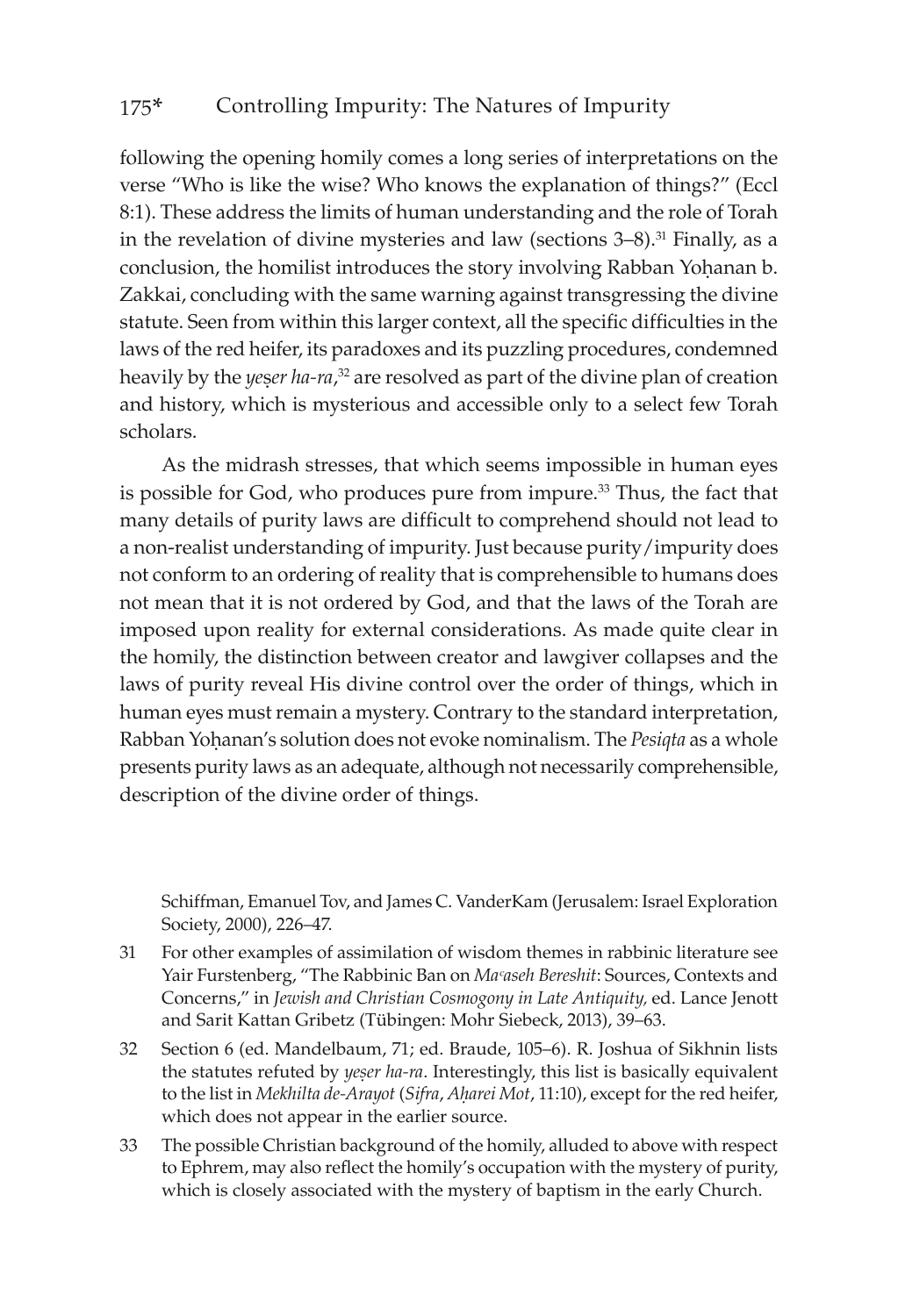According to the *Pesiqta*, the rabbinic conception of impurity is distinct from other positions not in the denial of the reality of impurity but in its rejection of impurity's independent status. As presented here, this issue has no direct halakhic implications, and is only a matter of interpretation. However, this perspective can further shed light on the differences between competing developments of the biblical purity system in movements of Second Temple Judaism. The different conceptions of impurity in the *Pesiqta* represent different levels of autonomy, and this issue, I claim, is an essential component of Second Temple purity disputes.

### III. Are Rabbinic Purity Laws Non-Realist?

In search of non-realist elements in rabbinic purity laws, under the influence of the standard interpretation of the *Pesiqta* story, scholars have suggested three principles of any nature-based system, which seem to stand in contrast to rabbinic purity rulings. According to Daniel Schwartz, incoherence is a sign of intervention of subjective determinations or at least the employment of additional considerations and objectives, foreign to the natural order.<sup>34</sup> In addition, a realist legal system is also prone to correspond to some degree to other, non-legal dimensions of the human experience of world order.<sup>35</sup> This is what Christine Hayes refers to as "epistemological certainty."36 In comparison to other systems, rabbinic purity laws do not easily fit into the

- 34 Daniel R. Schwartz, "Law and Truth: On Qumran-Sadducean and Rabbinic Views of Law," in *The Dead Sea Scrolls: Forty Years of Research,* STDJ 10, ed. Devorah Dimant and Uriel Rappaport (Leiden: Brill, 1992), 229–40. Obviously, non-realist systems may also be coherent. See below.
- 35 Yair Lorberbaum, "Halakhic Realism," section 6, distinguished between inner-halakhic and outer-halakhic realism. Both options view the halakhic activity as actually reflecting a real occurrence, but only in the latter the halakhic actions find expression in other, non-legal dimensions.
- 36 Christine Hayes, "Legal Realism and the Fashioning of Sectarians in Jewish Antiquity," in *Sects and Sectarianism in Jewish History*, ed. Sacha Stern (Leiden: Brill, 2011), 119–46. By softening our perspective from "epistemological certainty" to "correlation" with the experience of world order, I wish to avoid Lorberbaum's justified critique. As he demonstrates, precisely those who require epistemic certainty, such as Maimonides, would prefer a nominalistic view of the law, so as not to be deceived by falsified imaginations concerning the way things work. At the same time, bracketing the requirement for certainty, it is nonetheless clear that a legal system incommensurable with other principles of world order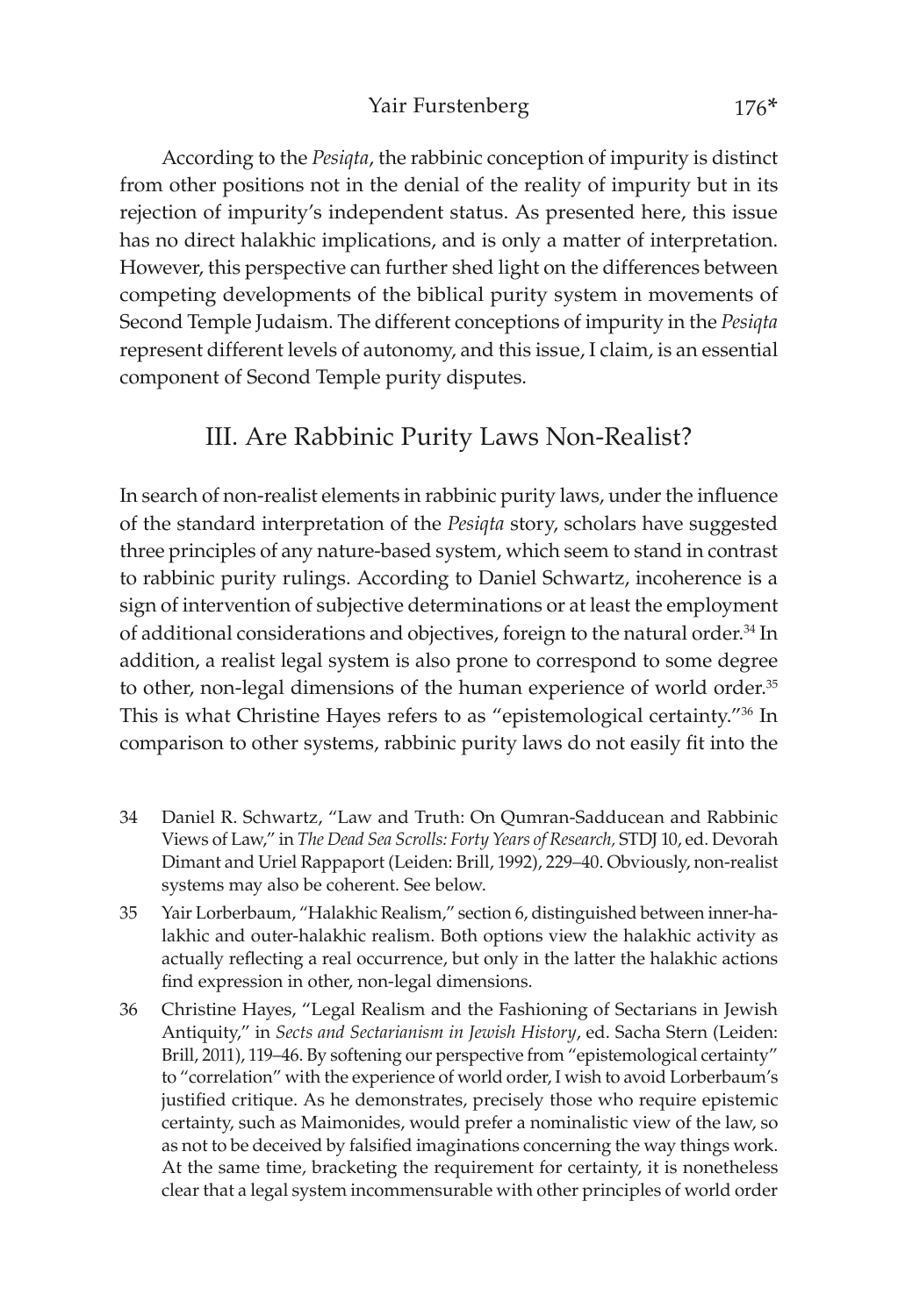non-legal experience of reality. Third, Vered Noam stresses that nature-based systems are independent of human subjectivity.<sup>37</sup> According to rabbinic purity laws, however, people not only manipulate impurity, but they control its very existence. These scholars contend that rabbinic purity laws do not comply with such principles and therefore reflect a non-realist tendency. In contrast, I suggest understanding the distinctive characteristics of rabbinic purity as a response to the strengthened status of impurity within the natural order, according to the prevailing worldview.

### Impurity and Human Subjectivity

In her recent attempt to characterize rabbinic purity laws along the realist/ non-realist divide, Vered Noam offered a systematic analysis of corpse impurity laws. Noam claims that the rabbis conceived of the dissemination of corpse impurity in hyperrealist terms, as a real substance traveling through space, much more than implied by scripture and in contrast to Qumran interpretation. Consequently, the rabbis transformed the narrow biblical notion of tent impurity into a coherent system of "natural laws of impurity," as Noam formulates it. This approach views impurity as a natural entity following quasi-physical principles.<sup>38</sup> Thus, the main thrust of rabbinic activity in this field of purity laws was to flesh out systematically the implications of such a natural phenomenon.

At the same time, Noam identifies one strand of non-realism in these laws, which is diametrically opposed to the very physical image of impurity previously described. Some laws attribute an active role to human consciousness, and they supposedly reflect a nominalist conception of corpse impurity. As Noam demonstrates, human decision and planning have a decisive role in determining how and where contamination spreads. The minimal size required for impurity to pass through an opening in the wall depends not only on objective physical considerations but also on human use and intention. Similarly, impurity extends toward the entrance through which one plans to

is non-realist. A realist tendency would thus attempt to adjust the various dimensions.

<sup>37</sup> Vered Noam, "Ritual Impurity in Tannaitic Literature: Two Opposing Perspectives," *JAJ* 1 (2010): 65–103; eadem, *From Qumran to the Rabbinic Revolution: Conceptions of Impurity* (Jerusalem: Yad Ben Zvi, 2010) (Hebrew).

<sup>38</sup> Noam, "Ritual Impurity," 74.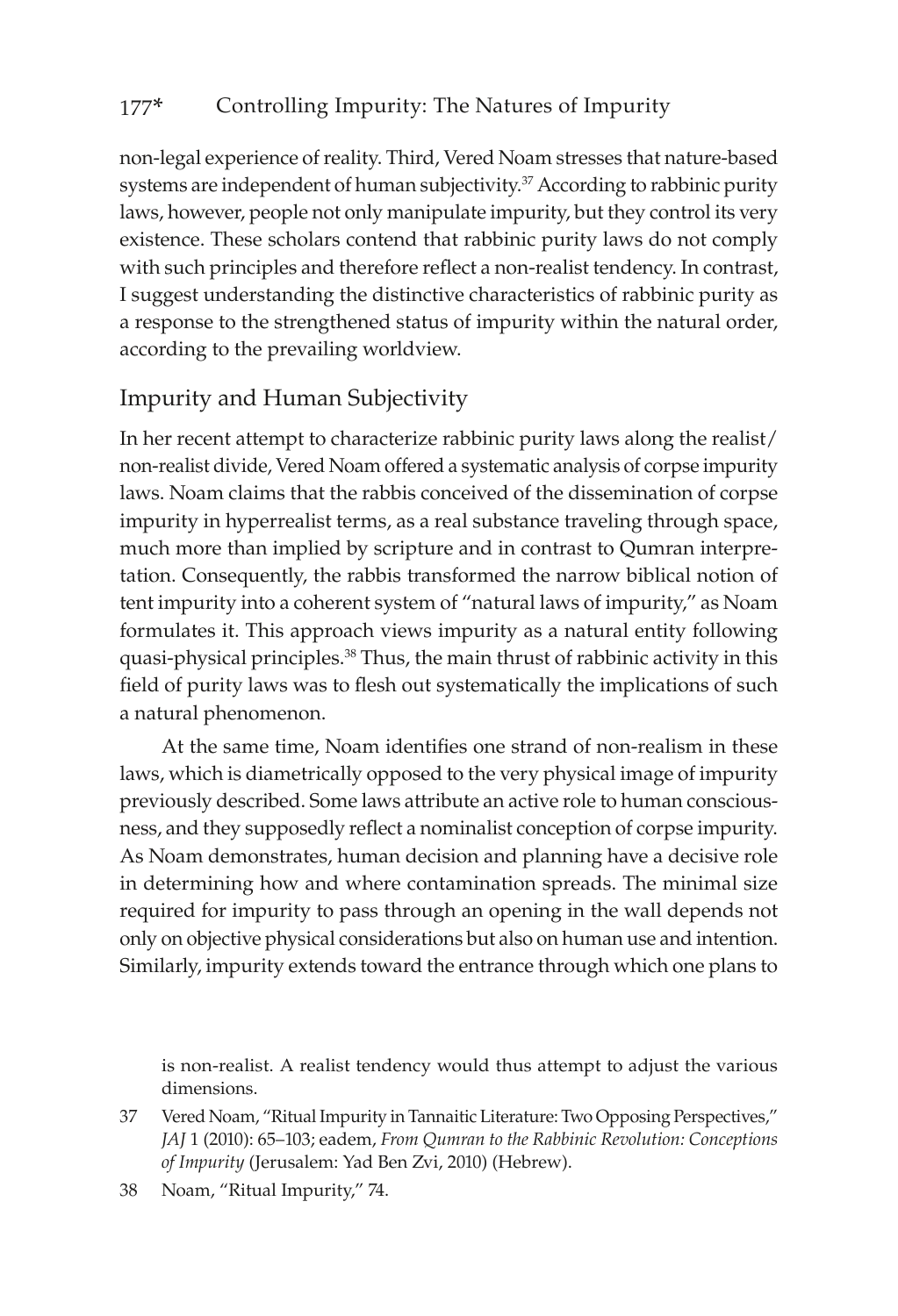#### Yair Furstenberg 178\*

carry the corpse out.39 In all these cases, the movement of impurity depends on human subjective consciousness and not on rigid physical laws. Thus, Noam concludes that tannaitic halakhah fuses two contradictory positions on impurity, which is at the same time "natural" and nominalist.

Noam contends, then, that while a physical description of the forces of impurity confirms a realist approach, the submission of these forces to human intentionality discloses their fictitiousness, as legal constructs, determined by subjective determinations. However, her assumption that the role of human intention is comprehensible only within a non-realist framework is quite questionable.40 In fact, one may easily comprehend the possibility that thoughts might have a real influence upon impurity, and this consideration is completely consistent with a realistic image of impurity. After all, if we assume that impurity is a real, active force, albeit not always physically palpable, and that other surrounding forces influence it, it is quite reasonable to include among these forces any form of human agency. Thoughts and decisions operate in the world as much as actions do, surely according to the pre-Cartesian worldview of the ancients, $41$  and there is no obvious reason to distinguish the two with regard to their impact upon the spread of impurity as a real entity. One can easily imagine real pollution subjected to human control and intention, and it is not necessarily a sign of fictitiousness.<sup>42</sup>

It is only within Noam's own scientific image of the physical laws of impurity that human intention and subjectivity are incommensurable with a nature-based system. Throughout her work she refers to the realist notion of

- 40 Rashi (*b. ᶜErub.* 86a) expresses his astonishment at these laws: "And [this law] is without reason; rather the laws of impurity are thus taught." This statement echoes a supposedly nominalistic view of these laws, which are conceived here as arbitrary decrees.
- 41 Dale B. Martin, *The Corinthian Body* (New Haven: Yale University Press, 1995), 6–11. Of special significance is his quote from Galen concerning Stoic doctrine: "The breathing substance is what sustains, and the material substance is what is sustained. And so they say that air and fire sustain, while earth and water are sustained."
- 42 To take one familiar example, mentioned by Lorberbaum ("Halakhic Realism," section 9): whereas the non-realist Maimonides famously rejects the influence of intentions beyond the boundaries of the human subject, such "realism of intentions" as Lorberbaum calls it, occupies a major role in kabbalistic literature.

<sup>39</sup> Ibid., 86–89.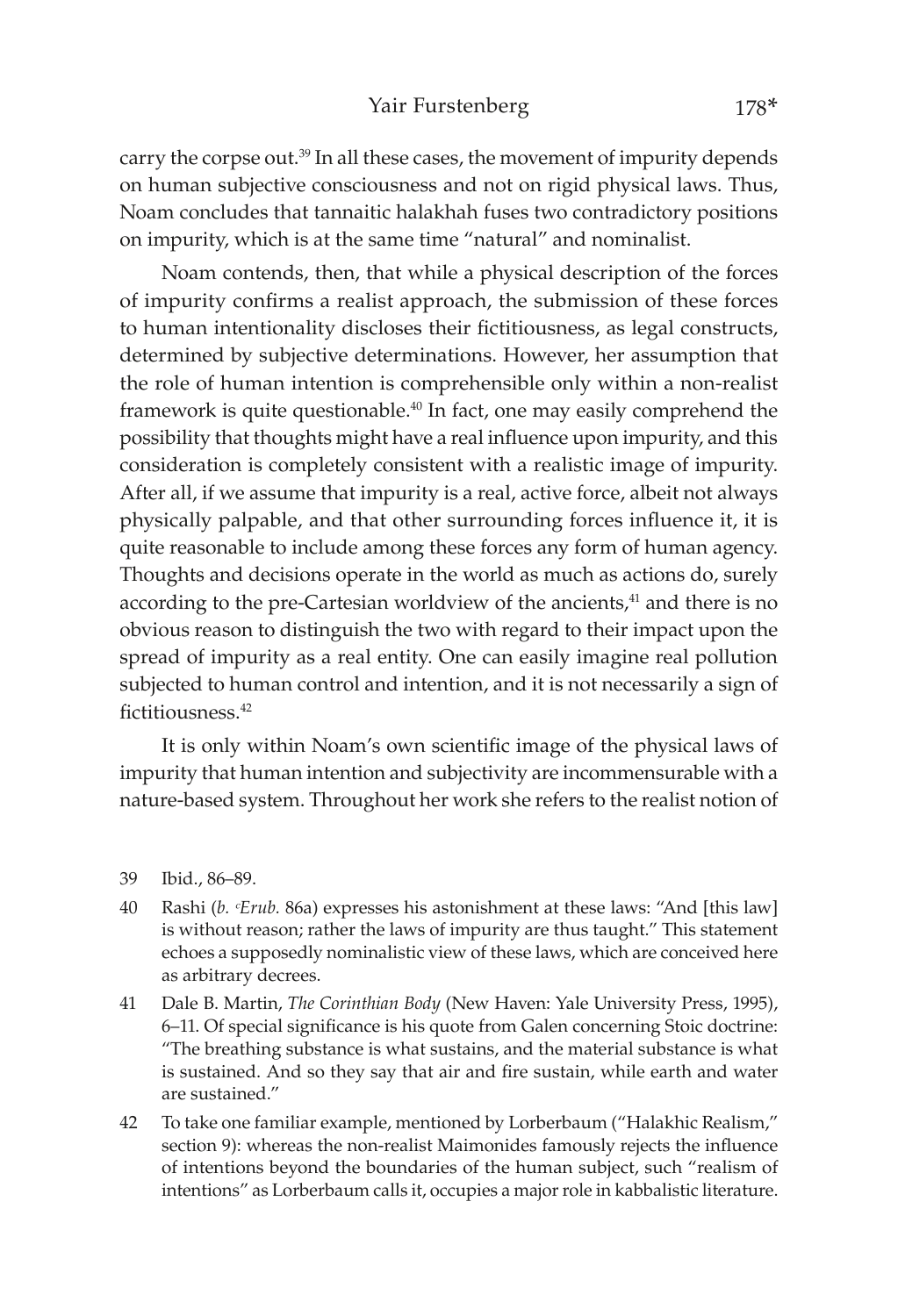impurity in quasi-scientific physical terms, and she speaks of "natural laws of impurity" comparable to the laws of gravity or thermodynamics. According to Noam, such a scientific frame of thought is required for establishing the purity system upon objective, concrete, and steady elements while eliminating any mysterious, intangible, and subjective factors, including human thoughts and intentions. Any expression of human subjectivity would undermine the underlying purpose of the rabbinic project: "The tannaitic sources paint a picture of an inorganic, disinterested impurity that functions by virtue of mechanical-physical 'laws of nature.' This impurity is free of any trace of threat or malice, just as these are absent from the laws of gravity, for example … In the case in point, it is actually the manifestations of impurity, which define it as a force of nature subject to fixed laws that are the most sophisticated means of cleansing it of all threat or mystery."43

Significantly, these two realistic notions of impurity, demonic on the one hand and mechanical-physical on the other, are roughly equivalent to the two approaches adopted by Rabban Yohanan's interlocutors in the *Pesiqta*. The gentile holds a demonic view of impurity as some independent spirit possessing the person. This is the view the rabbis sought to eliminate, according to Noam. In contrast, the disciples in all probability hold to a mechanistic view of contamination, as a product of specific physical occurrences: "The corpse defiles and the water purifies." The homilist however rejects both conceptions of impurity, since they present impurity as self-sufficient, and he subsequently subjects impurity directly to God's decree. According to the *Pesiqta*, only such a conception explains the peculiarities and paradoxes of biblical purity laws. In the same vein, the mechanical image of impurity suggested by Noam fails to explain the peculiarities of the rabbinic system of contamination, which presumes human awareness and intention. Despite the attempt to marginalize the role of human subjectivity, the tension between this element and the mechanical-physical nature of impurity is left unresolved in Noam's account of rabbinic impurity.

Alternatively, following Rabban Yoḥanan b. Zakkai, I suggest discarding the narrow mechanical image of impurity, including its modern scientific formulation, and instead describing impurity as a controllable element, defined through human action. Although it diverges from the *Pesiqta*'s conclusion, as we shall further see, this proposed image concurs with its core theological concern. The following sources uncover the rabbinic effort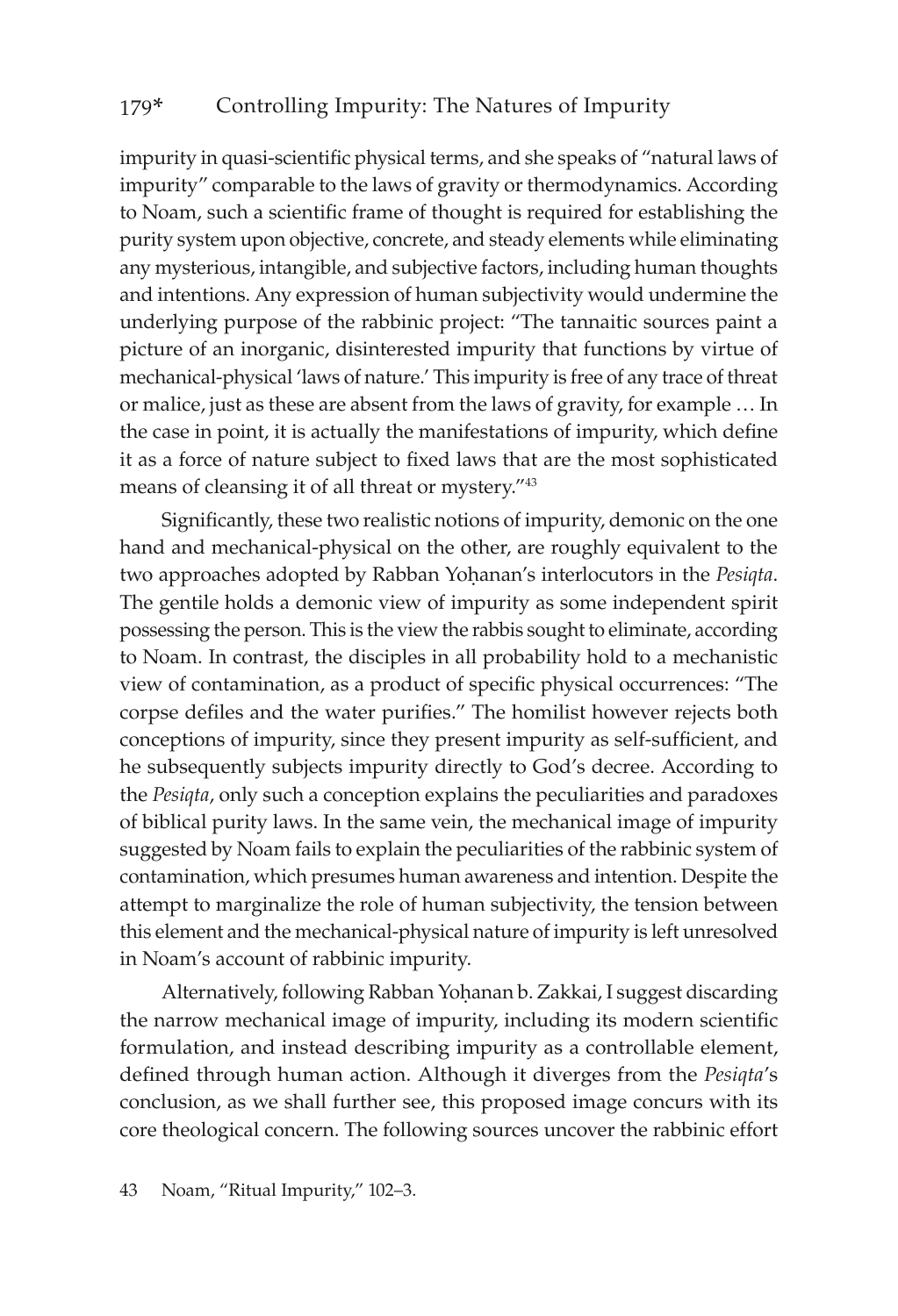to deprive impurity of any shade of autonomy and to discard its role as a constituent element of world order.

### Impurity in *m. Yadayim* 4:6–7: Between the Sadducees and **Pharisees**

The last section of *m. Yadayim* (4:6–8) records an array of complaints against Pharisaic halakhah. Of the four complaints, the first two concern purity matters.<sup>44</sup> The Sadducean arguments, according to Daniel Schwartz<sup>45</sup> and Christine Hayes,<sup>46</sup> substantiate the non-realistic nature of Pharisaic purity laws from two complementary perspectives: these laws are incoherent (Schwartz) and not liable to "empirical validation" (Hayes). In other words, the Pharisaic laws mentioned in this unit are incongruent with human experience of the world order, and this supposedly reflects a non-realist conception of impurity.

]ד,ו[ אומרין צדוקין קובלין אנו עליכם פרושין שאתם אומרין כתבי הקודש מטמאין את הידים וספרי המריס אינן מטמאין את הידים.

אמר רבן יוחנן בן זכאי וכי אין לנו על הפרושים אלא זו בלבד והרי הן אומרין עצמות חמור טהורין ועצמות יוחנן כהן גדול טמאים.

אמרו לו לפי חיבתן היא טומאתן שלא יעשה אדם עצמות אביו ואמו תרוודות. אמ' להן אף כתבי הקדש לפי חיבתן היא טומאתן וספרי המריס שאינן חביבין אינן מטמאין את הידים.

- 44 This unit receives full treatment in my article, Yair Furstenberg, "'We Cry Against you, Pharisees': Fashioning Pharisaic World-View in the Mishnah," in *Halakhah: Explicit and Implied Theoretical and Ideological Aspects*, ed. A. Rosenak and D. Schreiber (Jerusalem: Magnes and Van Leer, 2012), 283–310. In this article, I claim that the second pair of disputes that do not deal with purity are nonetheless shaped by the same purity discourse. In other words, purity is constitutive to the shaping of the overall halakhic ideology.
- 45 Schwartz, "Law and Truth." Following the response of Jeffrey Rubenstein, "Nominalism and Realism in Qumranic and Rabbinic Law: A Reassessment," *DSD* 6 (1999): 157–83 and the great interest it incited, Schwartz has re-addressed the issue in much detail in the second chapter of his book, "Priestly Judaism vs. Rabbinic Judaism," in *Judeans and Jews: Four Faces of Dichotomy in Ancient Jewish History* (Toronto: University of Toronto Press, 2014). Specifically concerning purity, Schwartz has identified a nominalistic tendency also in Paul; see his "Someone who Considers Something to be Impure, for Him it is Impure (Rom. 14:14)—Good Manners or Law?" in *Paul's Jewish Matrix,* ed. Thomas G. Casey and Justin Taylor (Rome: Gregorian and Biblical Press, 2011), 293–311.
- 46 Hayes, "Legal Realism."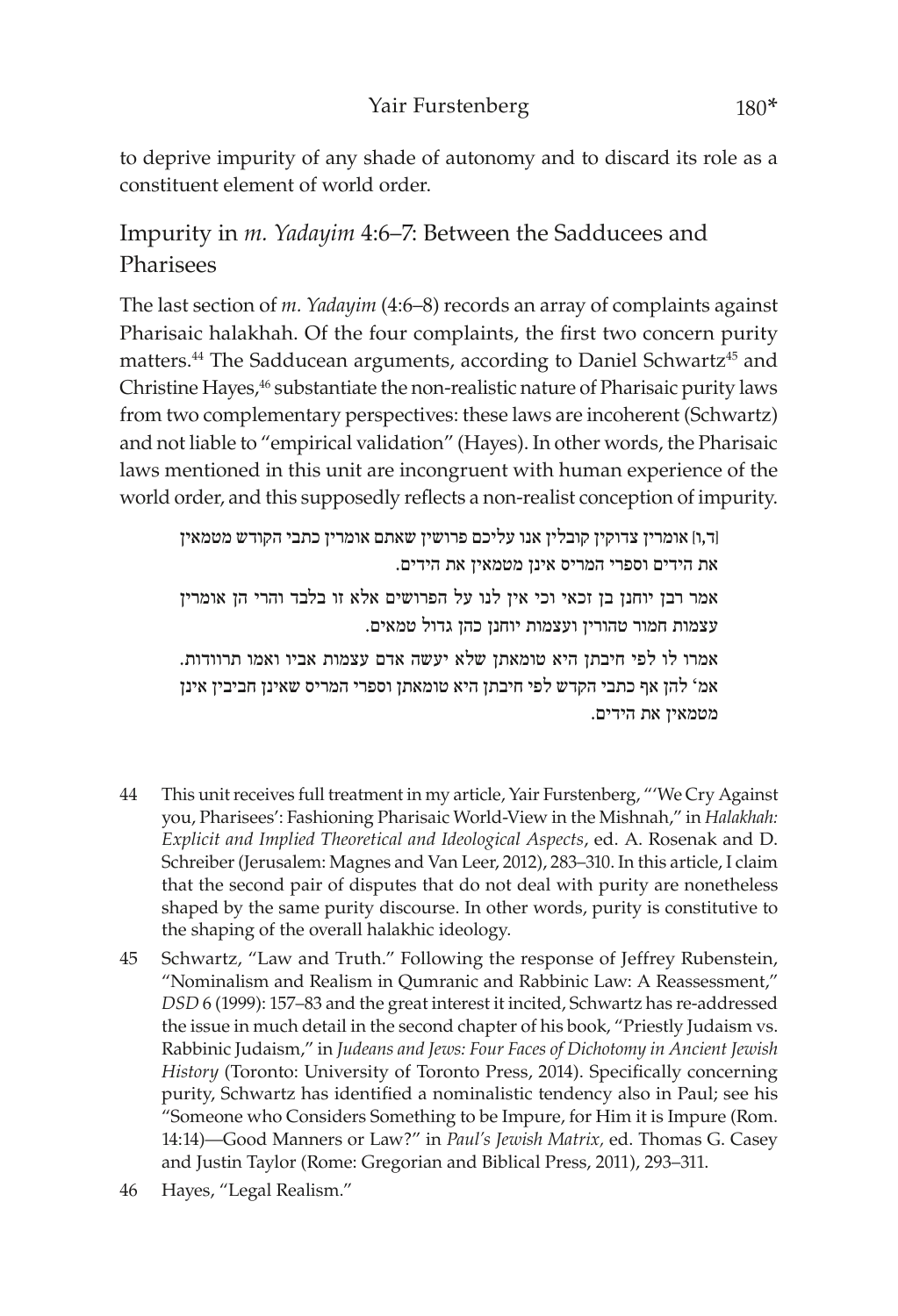]ד,ז[ אומרים צדוקין קובלין אנו עליכם פרושים שאתם מטהרים את הנצוק אומרים פרושין: קובלין אנו עליכם צדוקין, שאתם מטהרין את אמת המים הבאה בין הקברות

[4:6] The Sadducees say: "We complain against you, Pharisees, for you say: 'Books of Scripture render the hands impure, and books of Homer do not render the hands impure.'"

R. Yohanan b. Zakkai said: "Do we only have this against the Pharisees? Lo, they say: 'The bones of a donkey are pure, and the bones of Yohanan the High Priest are impure!"

They said to him: "According to their preciousness is their impurity, so one will not make the bones of his father and his mother into spoons." He said to them: "Similarly, books of Scripture—according to their preciousness is their impurity,

and books of Homer, which are not precious, do not render the hands impure."

[4:7] The Sadducees say: "We complain against you, Pharisees, for you declare a liquid stream pure."

The Pharisees say: "We complain against you, Sadducees, for you declare the stream of water that comes from a cemetery pure."

According to Schwartz and Hayes, in both cases the Sadducees target their criticism against the Pharisees' disregard for the natural order. First, the Pharisees consider Holy Scripture to be defiling, whereas profane books, such as the writings of Homer, do not defile the hands. In addition, human bones, even those of the High Priest, are impure, whereas bones of a donkey, an impure animal, are deemed pure.47 In both cases, the Sadducees claim, the Pharisees attribute impurity to objects that are closer to the realm of holiness, and should therefore *a fortiori* consider the donkey and books of Homer to be impure too. In its attempt to defend the seemingly inconsistent Pharisees, the mishnah patently ignores the supposedly natural quality of impurity, as

47 The impurity of animal bones is mentioned in the *Temple Scroll* 51:4–5: "And whoever carries of their bones and of their carcass hide, flesh, or nail, shall wash his garments and bathe in water." The Pharisees, in contrast, separate the impure flesh from all other parts of the carcass, which remain pure (*m. Ḥul.* 9:1; *m. Tehar.* 1:4). This issue then adds to the systematic controversy between the Pharisees and Sadducees regarding the restriction of impurity only to the major parts (see section IV below).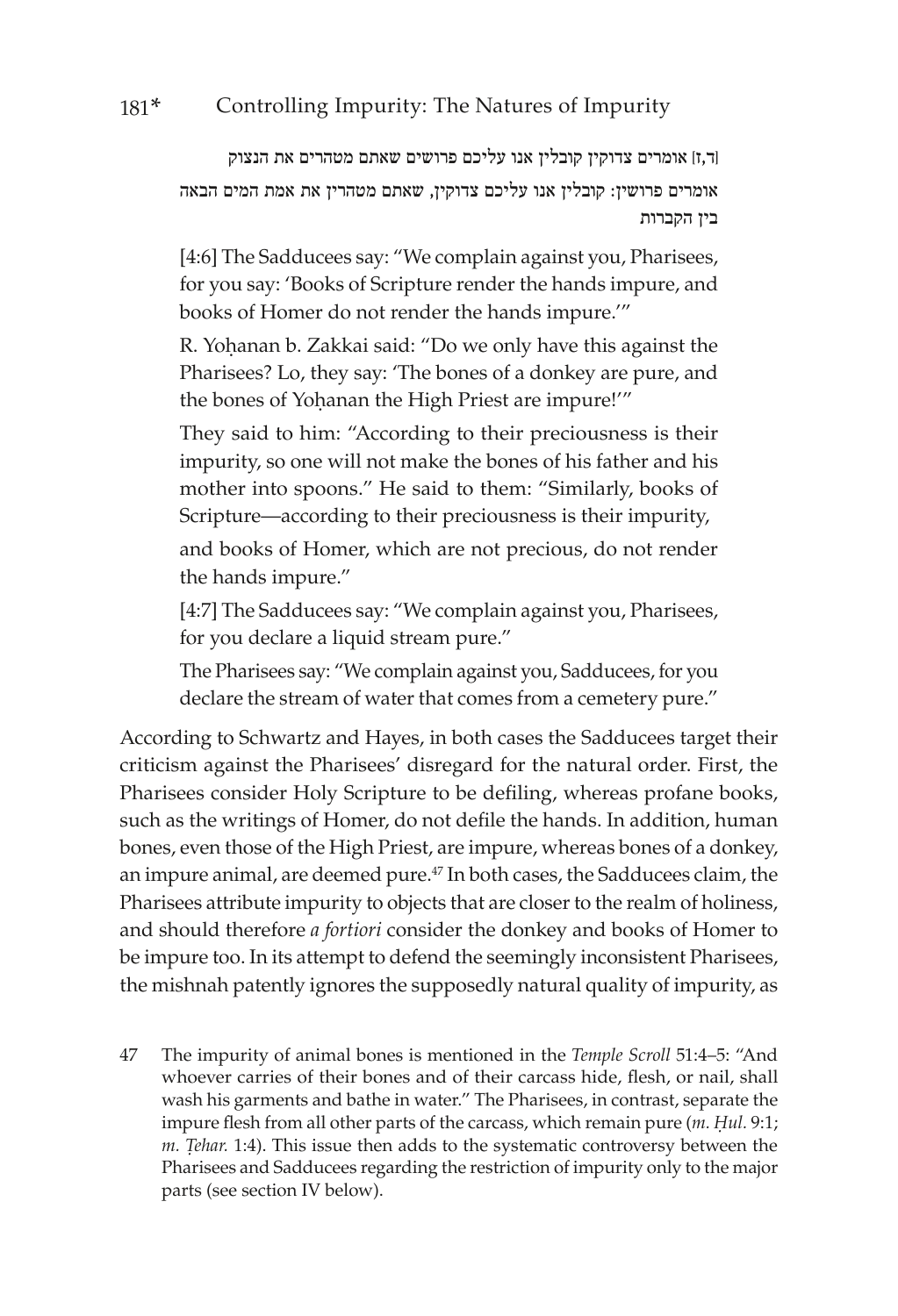inherently attached to profane substances.<sup>48</sup> Instead, it chooses to explain their inverted system through external, ethical considerations: "According to their preciousness is their impurity, so one will not make the bones of his father and his mother into spoons." Concerning the impurity of Holy Scripture, the Tosefta adds, "So one will not make the Scriptures rugs for the beasts."49 It is questionable whether these are the original explanations of the Pharisaic rulings.<sup>50</sup> However, the mishnah and tosefta in their interpretations deliberately embrace a paradoxical approach to impurity, "according to their preciousness is their impurity." Impurity, deprived of any real quality, has become a mere legal device for ensuring a higher ethical standard.

The following mishnah, concerning the division of the liquid stream into pure and impure sections, adds another aspect to the Pharisaic disregard for the real quality of impurity. The opposite Sadducean position with respect to a stream of water being poured into a lower vessel is formulated in the ואף המוצקות אינם מבדילות בין הטמא לטהור כי לחת המוצקות :QMMT4 letter sectarian אחת לחה כהם מהמה והמקבל," Neither can liquid streams separate impure from pure; for the liquid of the stream and that of the vessel which receives them

- 48 Schwartz, "Law and Truth," 232, assumes that a realist would hold that animal bones are impure because bones in general are impure. In response, Rubenstein, "Nominalism and Realism," 168, questions whether animal bones are ontologically identical to human bones. This back and forth raises the obvious question, what are the relevant facts for determining the nature of bones? In fact, both scholars seem to miss the issue at hand concerning the availability of any such determining measure. The Sadducees have a system, and they derive the ontological status of the bone from the sanctity level of that body. In contrast, the Pharisees have no apparent system for determining the ontological status of the bones, and their ruling is irrespective of any quality of the bones, including its level of holiness.
- 49 *T. Yad.* 2:17 (ed. Zuckermandel, p. 684).
- 50 Despite the many explanations offered, the issue of the defilement of Scripture has not yet been satisfactorily resolved. Some follow the talmudic approach and view it as a mere sanction. See Chaim Milikowsky, "Reflections on Hand-Washing, Hand Purity and Holy Scripture in Rabbinic Literature," in *Purity and Holiness: The Heritage of Leviticus*, ed. Marcel J. H. M. Poorthuis and Joshua Schwartz (Leiden: Brill, 2000), 161–62. Others suggest it was a remnant of the biblical conception of sancta contagion. See Shamma Friedman, "The Holy Scriptures Defile the Hands: The Transformation of a Biblical Concept in Rabbinic Theology," in *Minha le-Nahum*, ed. Mark Brettler and Michael Fishbane, JSOTSup 154 (Sheffield: JSOT Press, 1993), 117–32.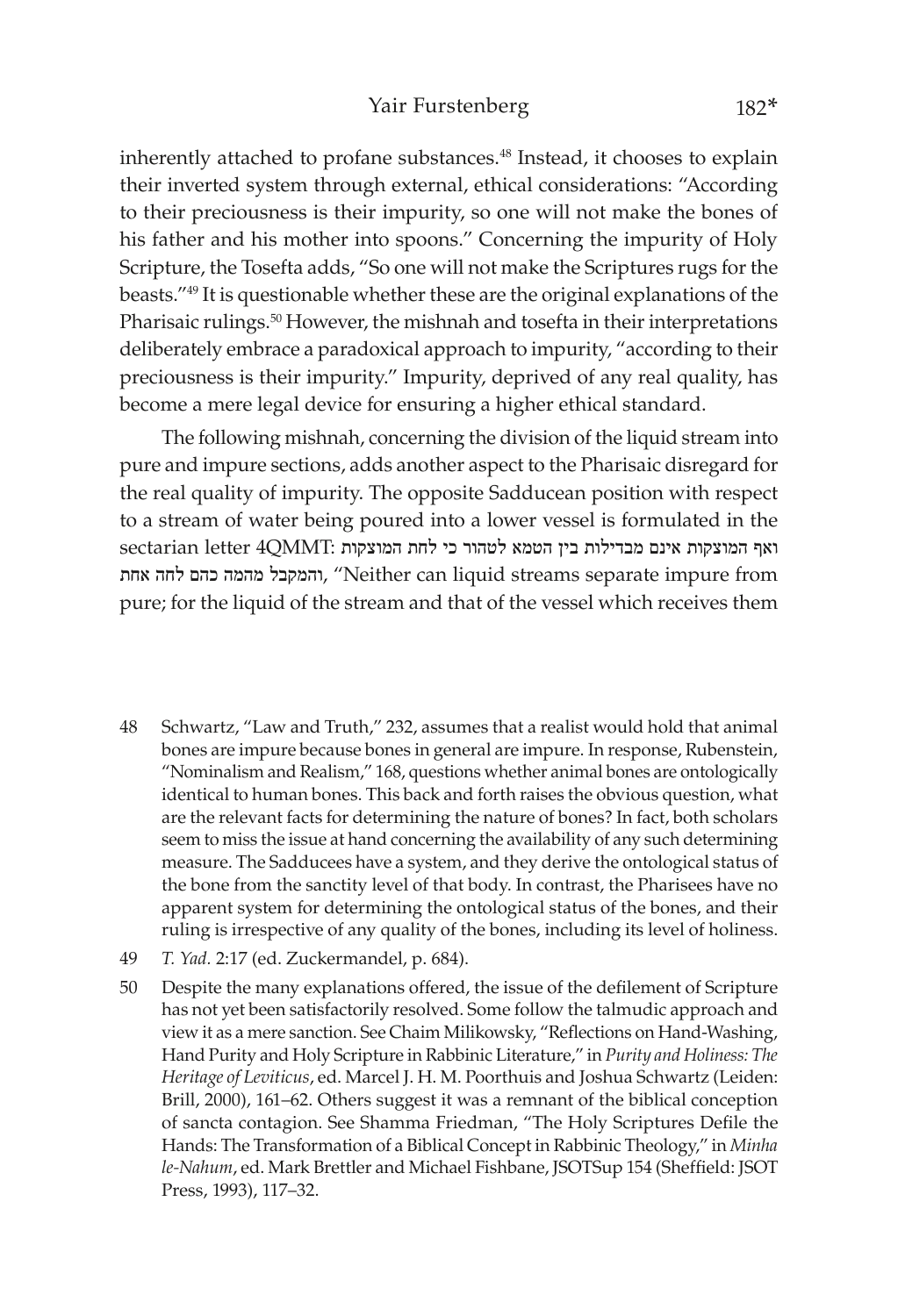are alike being a single liquid" ( $B$  55–58).<sup>51</sup> According to Hayes,  $4QMMT$ is appealing here to the observer's experience of the stream as a single liquid.52 The Pharisees, however, ignore this observation and impose on the circumstances a legal definition of disconnection between the water being poured and the water already within the receiving vessel.<sup>53</sup>

Both Schwartz and Hayes contrast the seemingly straightforward experience of reality in the Sadducean rulings with the overt presence of legal categories in rabbinic halakhah and understand it to embody a realist/ non-realist opposition. However, when examined more carefully, both the specific interpretations of the disputes and the general conclusions regarding the nature of the difference between the two systems are debatable. No doubt, within a polemical context any attempt to refute a competing system will aim to uncover internal incoherencies and to argue for its incompatibility with human experience. As such, the anti-Pharisaic arguments in *m. Yadayim* indeed seek to weaken the reality of the Pharisaic system of purity in an attempt to undercut its validity. At the same time, it would be a mistake to conclude from this mishnaic unit that the core issue under dispute is the reality of impurity.54 An integrated examination of the two disputes points towards another direction.<sup>55</sup>

- 51 Elisha Qimron and John Strugnell, *Qumran Cave 4, V: Miqúat Maᶜaśe Ha-Torah,*  DJD 10 (Oxford: Clarendon, 1994), 52. For discussion, see pp. 161–62.
- 52 Hayes, "Legal Realism," 130.
- 53 According to Hayes, the Pharisees are concerned mainly with *minima* and legal definitions. Consequently, she is required to add that the flowing stream is temporary and cannot unite within one definition (131). If we think of water systems as in Roman cities and not only of pouring into a cup, we may question this line of explanation.
- 54 The fact is that the Pharisees attack back (an observation that is disregarded by Hayes) and point out the inconsistency of the Sadducees, who purify the stream running from the cemetery while defiling the *nisok*. This ruling contradicts outright the previous assumption that the stream is defiled as one unit, and therefore the two laws cannot fit into any real system. However, one would not claim that the Sadducees' laws are non-realist due to their points of incoherence. These are clearly two different issues.
- 55 On the conceptual level, a legal realist can plainly claim that the mechanism of purity is real and has actual implications despite the fact that these are not identical to other aspects of human experience. This is what Lorberbaum terms "inner halakhic realism."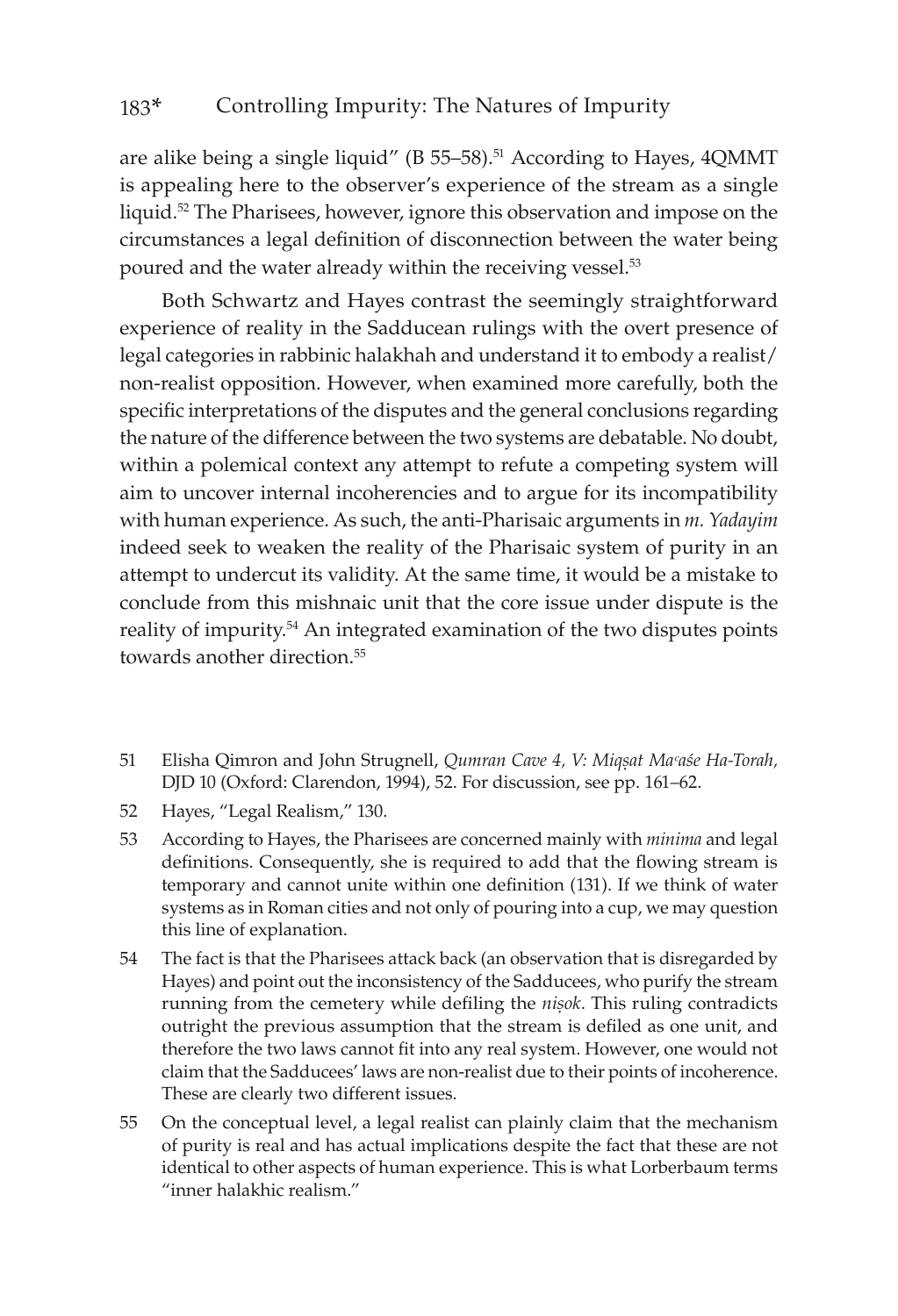The actual issue unifying both complaints against Pharisaic purity laws may be determined by the mishnah's literary framework. The Sadducees blame the Pharisees for diverging from the pair principles of divine order: to "distinguish )להבדיל )between holy and unholy and between impure and pure" (Lev 10:10).56 The Pharisees are first accused of overturning the proper hierarchy of holiness and then for eliminating the required boundaries between pure and impure.<sup>57</sup>

Concerning the first dispute, Schwartz assumes that if human bones are impure, it is only natural that other kinds of bones are impure as well. However, this ignores the structure of the Sadducean argument. They do not establish their claim on the ontological quality of bones, as a substance supposedly conveying impurity, but rather on a conception of reality as embodying a divine system of hierarchy. The distinction between different levels of holiness is innate to the order of creation; therefore, holier things must inherently be less prone to impurity. The Sadducees propose an ontological reading, so to speak, of the biblical command to "distinguish the holy from the profane." Thus, the possibility that a holy object would generate impurity to a higher degree than a parallel profane object stands in contrast to the very essence of the created holiness system. The inherent status of scriptural documents is severely upset if it defiles more than the Homeric writings.

An additional condition for setting an ontological hierarchy is the demarcation of clear distinctions between objects on different levels, as we learn from the second argument against the Pharisees, regarding the purity of the unbroken stream. Contrary to Hayes' reading, the claim in 4QMMT, "neither can liquid streams separate impure from pure," is not empirical, and it adds no data concerning the actual nature of the occurrence. It rather points to the biblical proof text: "Distinguish … between impure and pure." In Sadducean eyes, a stream does not properly separate the pure from the impure since it is one unit: כי לחת המוצקות והמקבל מהמה כהם לחה אחת, "they are alike being a single liquid." One may reasonably imagine impurity as traveling

- 56 The root ל.ד.ב in the *hiphᶜil* form denotes both distinction and separation. Although in this case the verse clearly orders the priests to distinguish between the two opposites, the sectarian writer understands this to be put into practice through active separation, by setting aside the holy and the pure. More on the Qumran usage of this verb below.
- 57 This is also the core of Jesus' argument against the laws of the Pharisees in Matthew 23. See Furstenberg, "We Cry Against you, Pharisees," 301–5.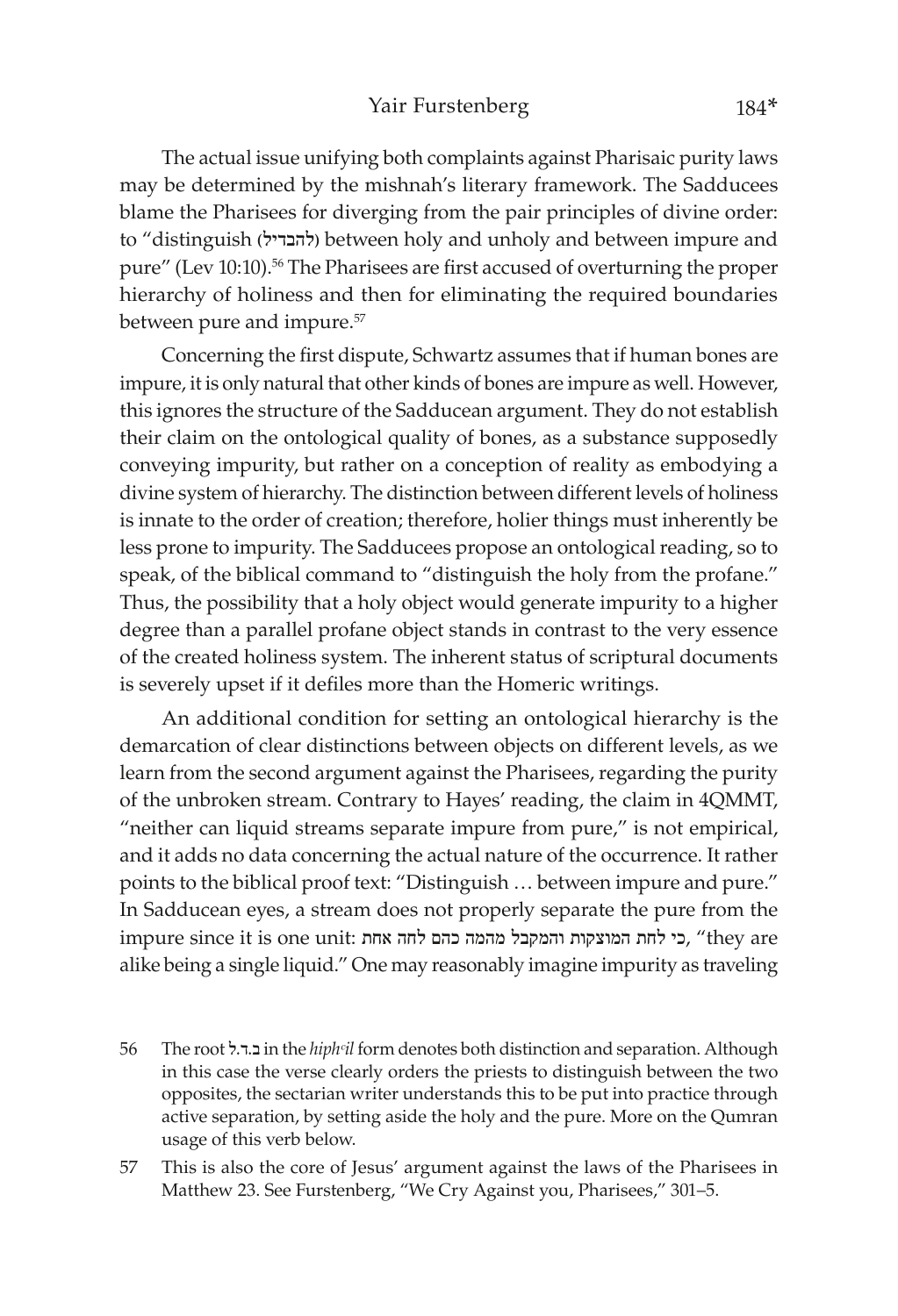only in the direction of the stream. This may indeed explain the Pharisaic ruling58 but would not appease the Sadducees. After all, even if impurity cannot move upward the Sadducees would view the stream as a whole to be defiled, since "it is a single liquid" and was not separated from impurity.

In other words, more than alluding to the physical nature of impurity, the argument in 4QMMT discloses the role of impurity within the order of things. According to this system, discrete objects gain their status according to their position within the divine order of purity and holiness. The Sadducees define and classify *discrete objects* into a systematic and hierarchical order of things. Thus, for the Sadducees, one stream of water is one stream of water—it is a discrete object, and so all its qualities, including its purity or impurity, must belong to it as a discrete object. The Pharisees, on the other hand, do not classify objects with the same categories, and they therefore think that the same object can resist categorization: one object can be both pure or impure. In Sadducean eyes, the Pharisaic willingness to break the liquid flow into two parts and isolate impurity to its lower part violates the very basic organizing principle of the purity system. What is the purpose of the distinction, if it does not serve to classify and create order? Only separation and classification can bring the divine order into full realization. The Pharisees, on their side, reject this system of classification; after all, even holy things (including Torah scrolls) may convey impurity, and objects may be both pure and impure, depending on their level of contact with the disturbing event. The label "impure" cannot serve to define objects in the world but rather events involving unwarranted contact with the human sphere. In the following section, we will further flesh out the underlying worldviews of both halakhic systems and the relationship between impurity and humanity each of them constructs.

<sup>58</sup> Rubenstein, "Nominalism and Realism," 170–71, explains the Pharisaic ruling in these physical terms. This physical image quite clearly governs the discussion of *nișok* in *m. Makš*. 6:8. Two very physical considerations are employed to determine whether the two parts of the stream are to be considered as one: the viscosity of the liquid and its temperature. Viscous, elastic, or hot substances run upwards, as the mishnah makes explicit: "Since it shrinks backwards."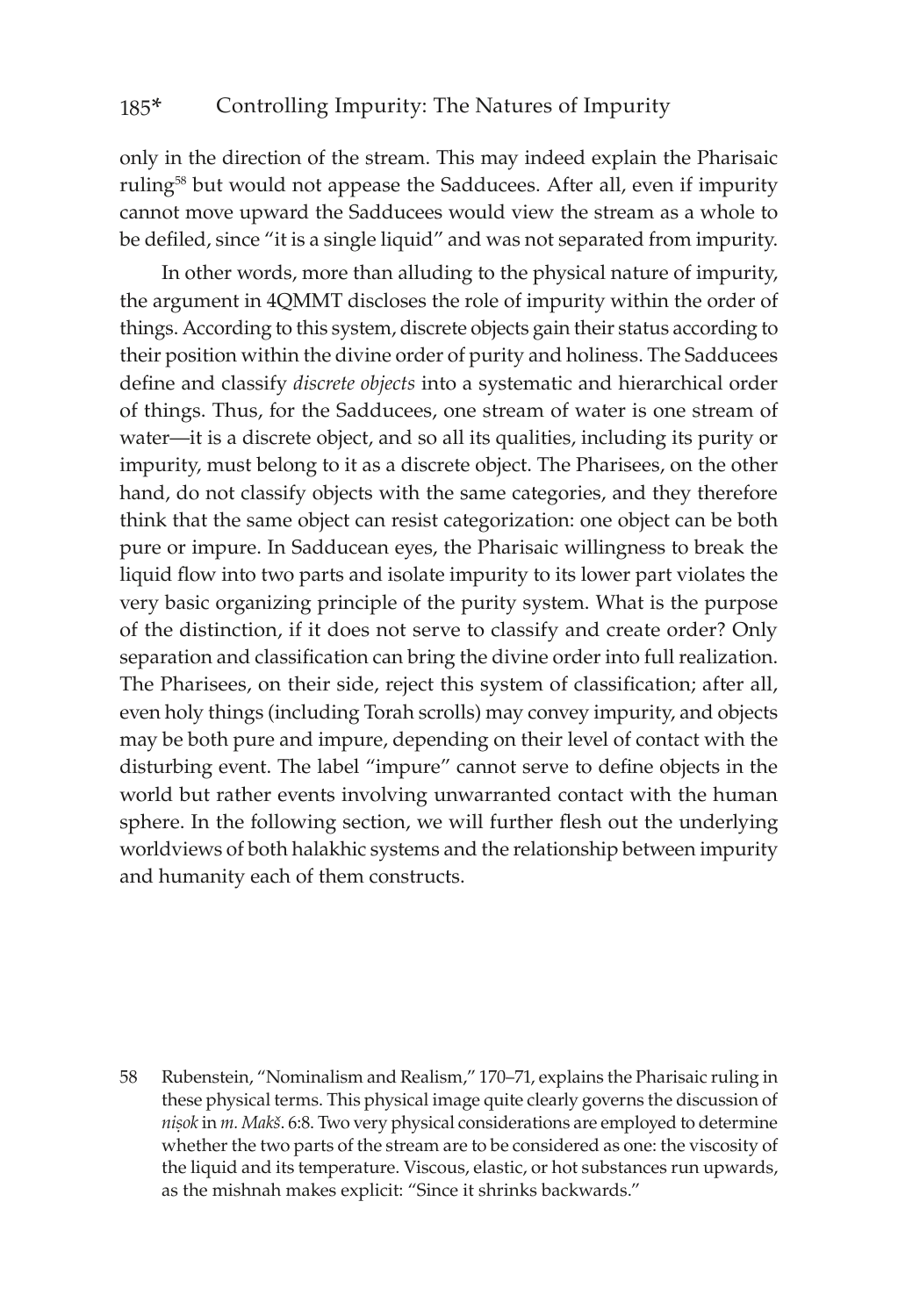### IV. Impurity and the Order of Things

The Sadducees in *m. Yadayim* transformed the biblical instruction to distinguish the pure from the impure and the holy from the profane into a constitutive principle of order. In their view, to be impure is incompatible with being holy, and therefore the major concern of the proponents of this dichotomous system is to delineate the sphere of impurity through the science of classification. Every object is ascribed to a defined zone which determines its ontological status and its value. Obviously, nothing can belong to both poles at once. Notably, Qumran literature testifies to similar features and tendencies, which correspond to the Sadducean conception of impurity, as represented in the mishnah. Despite their internal variations,<sup>59</sup> all such sources share the view of impurity as controlling the value of things, and it is this power which the Pharisees seem to have actively opposed.

At Qumran, purity is regularly associated with separation, while mixture is synonymous with impurity. Separation is obviously a core concern of the Yahad's way of life.<sup>60</sup> Nonetheless, this association surfaces also in non-sectarian contexts. Thus, for example, the Temple Scroll referred to corpse impurity as "corpse mixture" )המת תערובת), 61 and MMT expels from the temple blind people "who cannot see to be admonished of all mixtures,"62 i.e., impurities. MMT further broadens the notion of defiling mixtures to cases of intermarriage, including among Jews. Following the model of prohibited mixtures of animals and clothes, MMT warns against defilement of the priestly seed through mixture. "Because they are holy and the sons of Aaron are the holiest of holy and you know that some of the priests and the

- 59 Qumran literature includes quite distinct conceptions of impurity. Despite the shared halakhic foundation, their images of impurity and its association with spirits of Belial vary. See, for example, Ian Werrett, "The Evolution of Purity in Qumran," in *Purity and the Forming of Religious Traditions in the Ancient Mediterranean World and Ancient Judaism,* ed. Christian Frevel and Christophe Nihan (Leiden: Brill, 2013), 493–518.
- 60 CD 6.14–7.4: "Separate from the sons of the pit ... and to separate between the impure and the pure ... and to let him separate himself from all impurities and let no man defile his holy spirit as God separated for them."
- 61 11QT 50.2. For further discussion of the verb ב.ר.ע see Elisha Qimron, "No One May Mix Willingly during the Sabbath (CD 11:4)," *Proceedings of the Ninth World Congress of Jewish Studies*, vol 4.1 (1985): 9–15.
- 62 4QMMT B 49–50.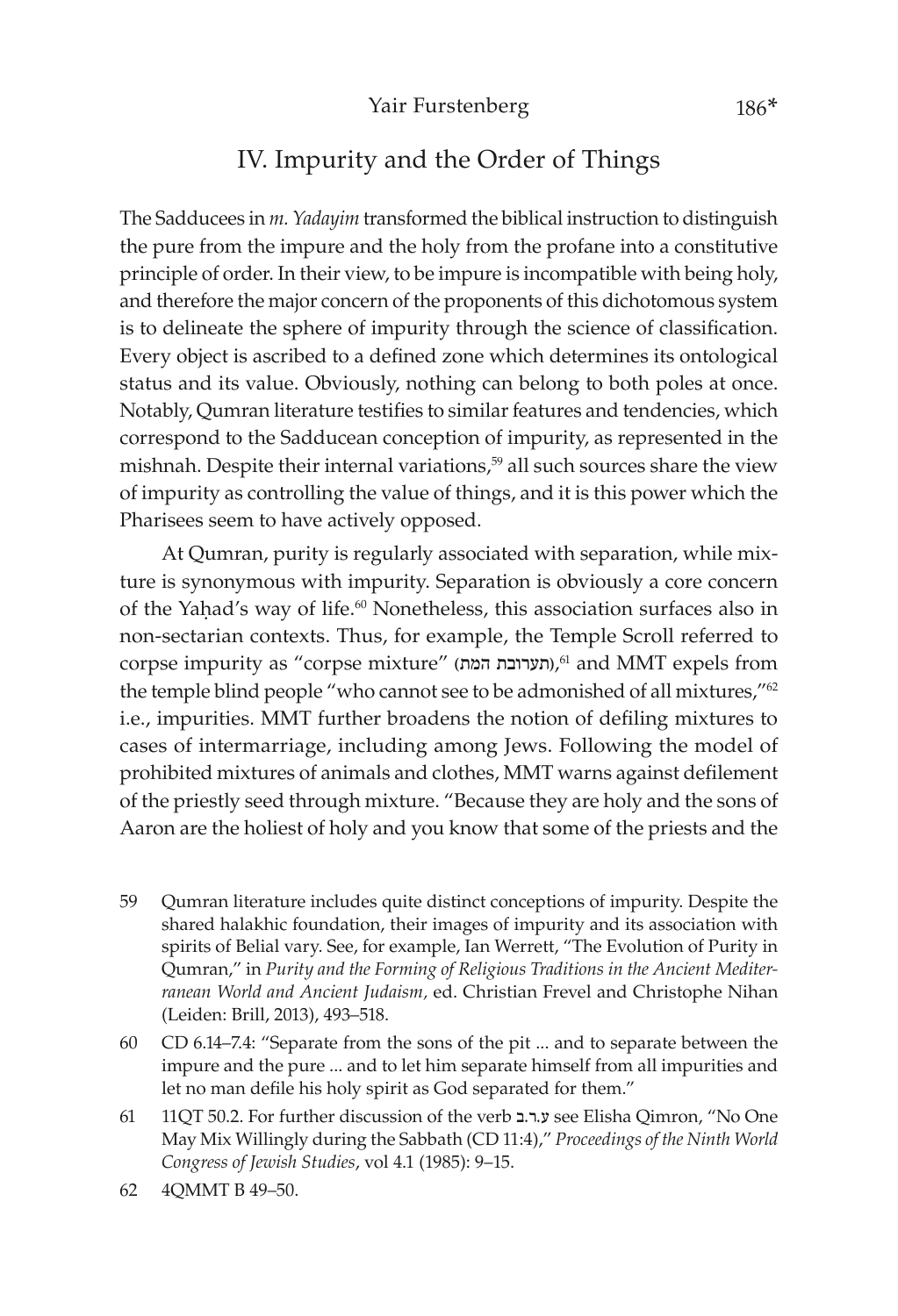people are intermixing and are remaining in the midst of one another and defiling the holy seed."63 Qumran terminology spells outs the fundamental purpose of the purity system in creating a hierarchy of holiness through the laws of separation.

However, in the same Qumran corpus we learn that impurity is not merely "matter out of place."64 The priestly concern for hierarchy and classification converges in the Qumran corpus with the fear of being controlled by impure powers.65 Sources contemporary to the Qumran documents speak of impure demons spreading agony and diseases, taking control over human judgment, and deceiving them into corrupt ways.<sup>66</sup> At the same time, Qumran writers are not content with a chaotic image of these demonic threats, and they integrate these demons within a well-organized system governed by two dominating forces. Thus in the War Scroll the spirits of impurity are brought under the control of Belial: "And cursed is Belial for his contentious purpose, and accursed for his reprehensible rule. And cursed are all the spirits of his lot (רוחי גורלו) for their wicked purpose. Accursed are they for all their filthy impure service )טמאתם נדת עבודת). For they are the lot of darkness, but the lot of God is light."<sup>67</sup> This is a clear portrayal of Belial's rule over impurity up against the dominion of God. Although these dominating spirits and forces have a variety of attributes, impurity being only one of them, they

- 63 4QMMT B 79–81.
- 64 Mary Douglas, *Purity and Danger: An Analysis of the Concepts of Pollution and Taboo* (London: Routledge, 2002), 36.
- 65 For a comprehensive and useful survey of sources regarding Second Temple demonology see Esther Eshel, "Demonology in Palestine during the Second Temple Period" (PhD diss., Hebrew University, 1999) (Hebrew). See also Wahlen, *Jesus and the Impurity of Spirits,* 24–68.
- 66 For example, "Impure demons began to mislead Noah's children, to make them act foolishly and to destroy them" (*Jub.* 10:1; the "Book of Noah" adds the diseases they spread). See also *Jub.* 12:20: "Deliver me from the hands of evil spirits who have dominion over the thoughts of men's heart, and let them not lead me astray from you, my God"; *Testament of Dan* 1:5–8: "And one of the spirits of Beliar was at work within me and saying, 'take the sword and with it kill Joseph.'" Good deeds assist in overcoming these spirits. *Testament of Benjamin* 3:3: "Fear the Lord and love your neighbor. Even if the spirits of Beliar seek to derange you with all sorts of wicked oppression, they will not dominate you."
- 67 *War Scroll* (1QM) 13:4–5.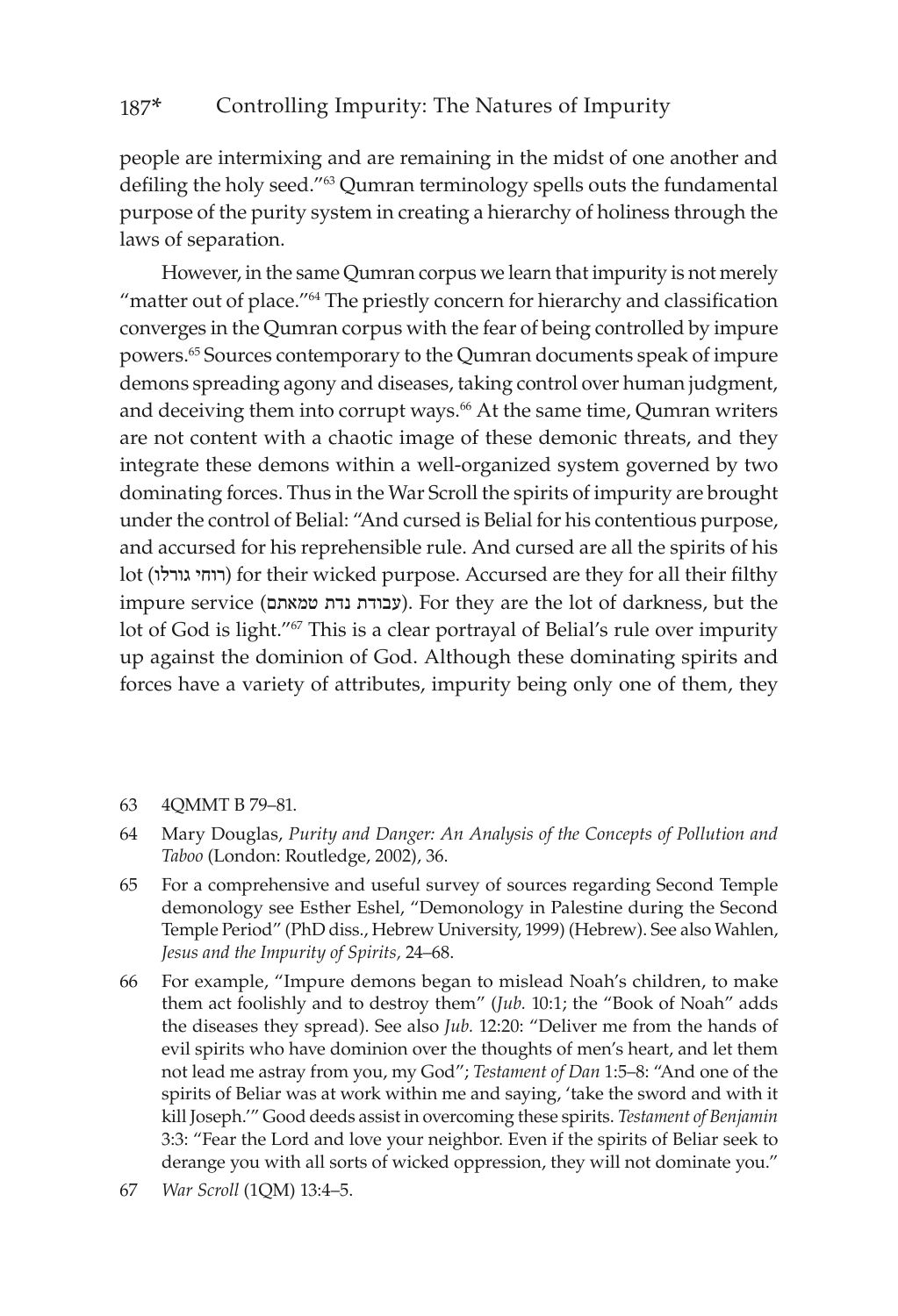are embodiments of primeval, impure actions and they are responsible for spreading impurity, both physical and moral.<sup>68</sup>

This dualist structure, and the image of impurity as taking over humanity both physically and morally, is most conspicuous in the doctrine of the two spirits in the Rule of the Community.<sup>69</sup> The Angel of Darkness rules over all demons and from him "stems the corruption of all the sons of justice, and all their sins … under his dominion … And all their afflictions and their periods of grief are caused by the dominion of his enmity" (3:22–23). The Angel of Darkness is responsible for both sins and afflictions. Thus, he occasionally targets even those who belong to the sons of light: "And all the spirits of his lot cause the sons of light to fall" (3:24). Humanity is subject to impurity, and only the grace of the Lord releases the elect from its control.

Apotropaic prayers include a request for liberation from the forces of evil, among which is the impure spirit, such as the following: "Forgive my sin God, and cleanse me from my iniquity. Bestow on me a spirit of faith and knowledge. Let me not stumble in transgression. Let not Satan rule over me, nor an impure spirit. Let neither pain nor *yeser ra* take possession of my bones."<sup>70</sup> The impure spirit causes pain and *yeṣer ra*.<sup>71</sup> A similar image appears

- 68 According to one prominent myth, all demons were born of the impure relations of the Watchers with the daughters of man. *1 En.* 15:3–8: "You slept with women and defiled yourself, and with the daughters of the people, taking them as wives, acting like the children of the earth and begetting giant sons … but now the giants who are born from the spirits and the flesh shall be called evil spirits upon the earth." These are also called "spirits of mixture" (*1 En.* 10:15), denoting their impurity and probably equivalent to "spirits of *mamzerim*" (4Q510 l. 5). This last term is occasionally paired with "spirits of impurity" (4Q511 [Song of the Sage] fr. 48–51; 4Q444 [Incantation] fr. 2).
- 69 1QS (Rule of the Community) 3:13–4:26.
- 70 11Q5 (Psalms Scroll) 19:14–16.
- 71 For a detailed discussion of this and other parallel apotropaic prayers against evil spirits see Menahem Kister, "Demons, Theology and Abraham's Covenant (CD 16:4–6 and Related Texts)," in *Dead Sea Scrolls at Fifty, Proceedings of the 1997 SBL Qumran Section Meeting,* ed. Robert A. Kugler and Eileen M. Schuller (Atlanta: Scholars Press, 1999), 167–84; idem, "The *Yetzer* of Man's Heart, the Body and the Purification from Evil: Between Prayer Terminologies and World Views," *Meghillot* 8–9 (2010): 243–84 (Hebrew). From a different perspective, Ishay Rosen-Zvi, *Demonic Desires: "Yetzer Hara" and the Problem of Evil in Late Antiquity* (Philadelphia: University of Pennsylvania Press, 2011), 44–53, points to the importance of such Qumran sources for illuminating the demonic context from which the rabbinic *yeser* transformed a cosmic to an internal force. In a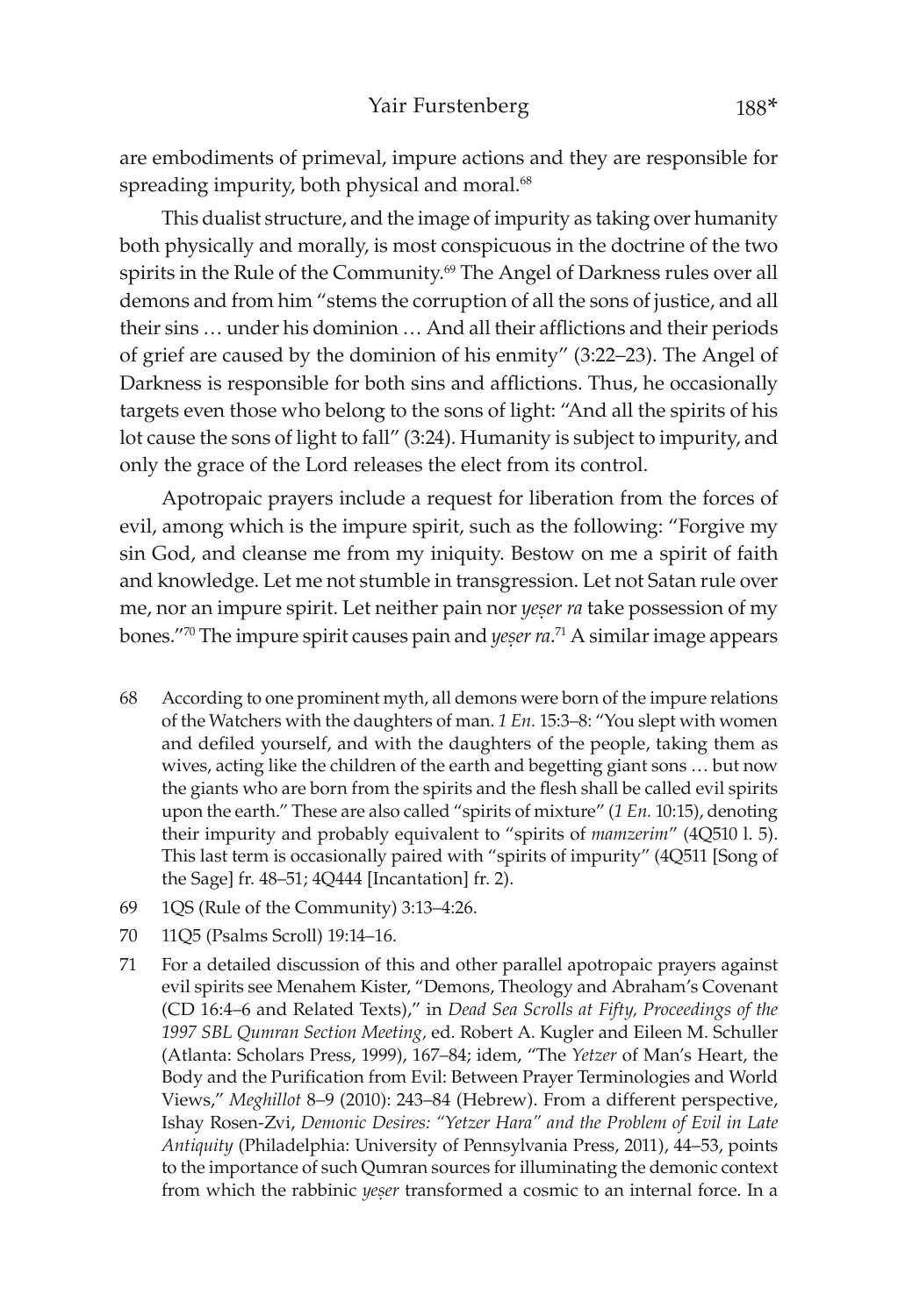also in relation to physical impurity. The following blessing is pronounced while purifying from physical impurity, associated here with sin.<sup>72</sup> "May You be blessed, God of Israel, who forgave me all my sins and purified me from impure corporality.<sup>"73</sup> Impurity is neither a contingent nor a temporary condition but is rather the inescapable lot of humanity. Consequently, even purification from physical occurrences depends upon the grace of God to save humanity from their association with impure forces. Impurity controls all aspects of human existence, both corporal and moral, and humanity awaits redemption from its dominion.

Unsurprisingly, this mindset also shapes the policy and principles of the laws of purity, represented by the Sadducees. The creation of a rigid system of classification and separation beyond the requirement of scripture is an outcome of the assumed tension between the forces of divine purity and demonic impurity. Such an image of world order requires a clear division between the two lots.74

### The Pharisaic Alternative

In contrast to Qumranic literature, no text supplies a Pharisaic image of impurity, and we can only try to conjecture from their halakhic policy.

way, the rabbinic internalization of the demonic evil goes hand in hand with the rabbinic appropriation of control over impurity, discussed below. In both cases, which may be two sides of the same process, the rabbis promoted an autonomous and responsible imagery of the human self.

- 72 The exact relationship between sin and impurity in these prayers is discussed by Hanan Birnbaum, "'For He is Impure among All Those who Transgress His Words': Sin and Ritual Defilement in the Qumran Scrolls," *Zion* 68 (2003): 359–66 (Hebrew). Birnbaum challenges the scholarly view according to which sin generated impurity in Qumran. See below n. 74.
- 73 4Q512 fr. 29–32.
- 74 According to Jonathan Klawans, *Impurity and Sin in Ancient Judaism* (New York: Oxford University Press, 2000), 67–91, the hallmark of Qumran literature is the strong identification of moral impurity with ritual impurity, whereas the rabbis promoted a "compartmentalizing" approach and strictly separated the two (117). The distinction, however, is not as clear-cut as Klawans would have it. In all systems, both dimensions represent the larger order of things, and are therefore congruent to some extent. The image of humanity controls both moral and ritual aspects of impurity in rabbinic sources, and even in the Gospels, it is hard to distinguish between the exorcist, ritual, and moral dimensions of impurity.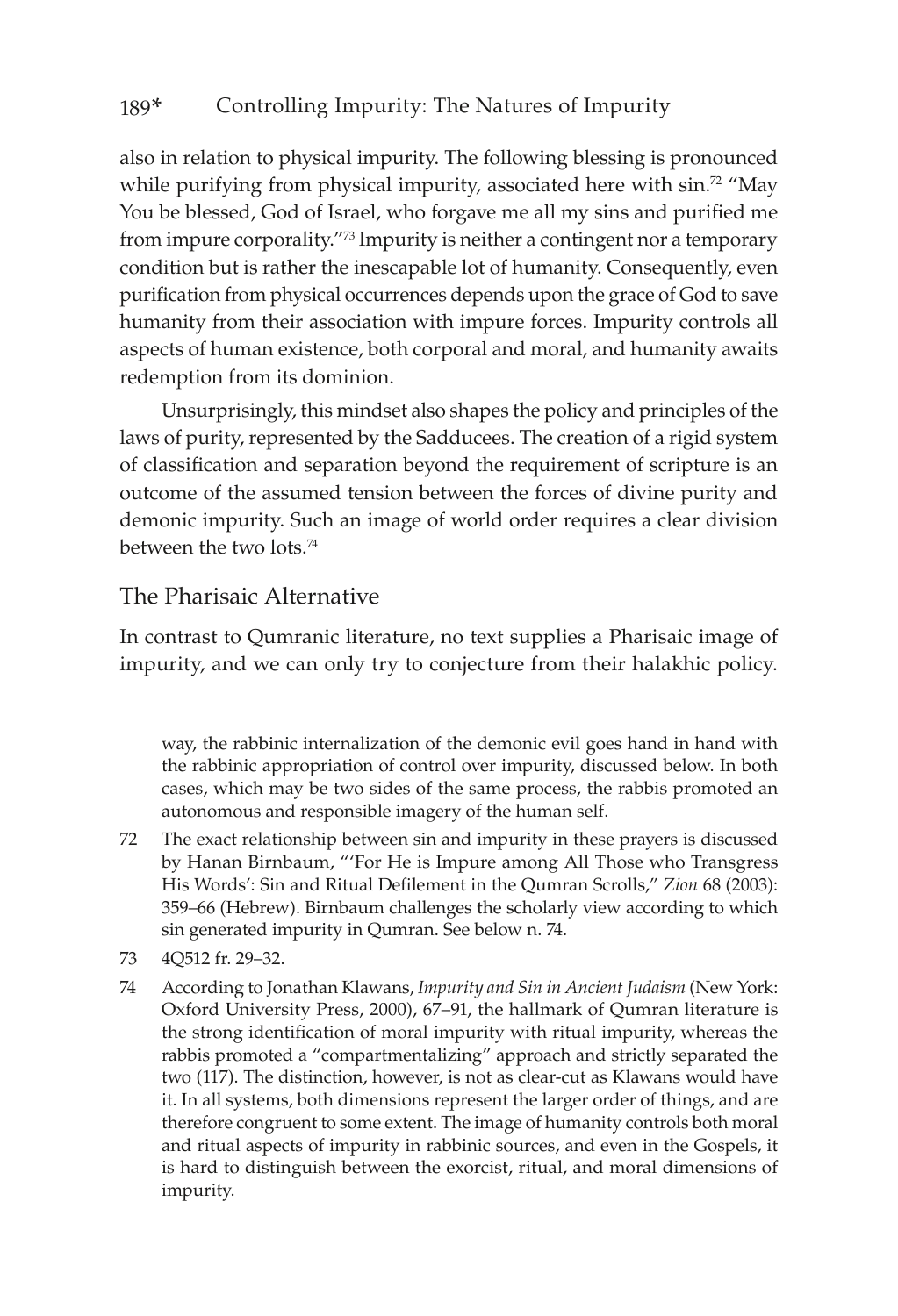#### Yair Furstenberg 190\*

Nonetheless, early rabbinic laws are highly consistent and form a consolidated and systematic policy, which most likely responds to the above-described view. In contrast to the image of impurity as governing human existence and consciousness, the Pharisees overturn this scheme and assume human control over impurity. Ultimately, the extent of impurity is subject to a human system of classification.<sup>75</sup>

As noted above, the Pharisees reject the role of impurity in setting a degreed value system. Although the concern with impurity completely shaped their daily conduct, the Pharisees perceived it as a contingent attribute resulting from unwarranted friction with just about anything, not as a valuative category. This idea underlies the first discussion in *m. Yadayim*, concerning the defiling force of Scriptures. In addition, in stark contrast to the Sadducees and 4QMMT, the stream has no simple definition, although it is one unit. While others seek to classify objects according to their association with impurity, the Pharisees systematically break down the objects and attribute impurity only according to the level of contact between the object and the source of impurity.

### The Policy of Non-Separation

The Pharisees were blamed for breaking down the stream into discrete parts instead of actual separation. However, this mechanism is not unique to the case of liquid stream; rather, they applied this standard method in a variety of cases. Thus, we find Jesus, too, denouncing the very same method of breaking things down into sub-units so as to separate the directly contaminated part from all other parts.

75 Howard Eilberg-Schwartz, *The Savage in Judaism: An Anthropology of Israelite Religion and Ancient Judaism* (Bloomington, IN: Indiana University Press, 1990), 195–216, offers a similar contrast between the systems of impurity in the priestly and rabbinic communities. The former held a system of ascribed status and the latter an achieved one, and this general contrast shaped their view of impurity. He assumes that the way an individual acquires social status within his community determines his own experience of control over his surroundings, and this experience is decisive in the symbolism of impurity. Eilberg-Schwartz has indeed called attention to the essential point of contrast between the competing systems, concerning the level of control over impurity. However, his attempt to anchor these systems in a specific social context is less than persuasive. I thus suggest reconstructing this contrast through a consideration of the specific points of halakhic dispute and within their respective impurity discourses.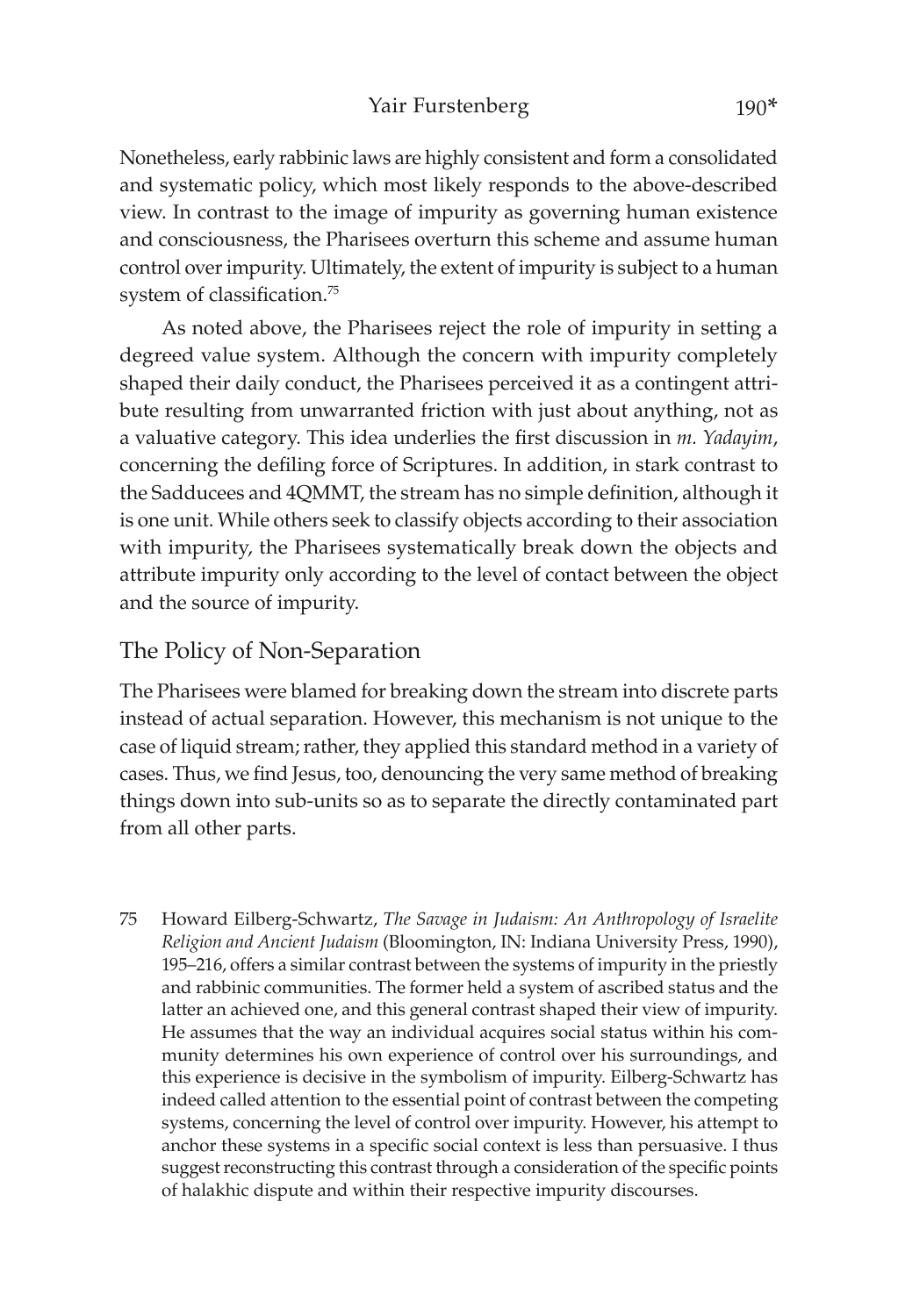In one of his protests against the Pharisees closely resembling the Sadducean complaint, Jesus calls: "Woe to you, Scribes and Pharisees, Hypocrites; for you purify the outside of the cup and dish, but inside they are full of greed and self-indulgence. Blind Hypocrites! First purify the inside of the cup, so also its outside will be purified" (Matt 23:25–26).<sup>76</sup> *Prima facie*, this image of the Pharisaic practice seems quite strange. Why would they be purifying only part of the cup? Due to this difficulty, many commentators chose to interpret Jesus' claim figuratively, as indicating the contrast between internal and external sides of people, rather than a reference to an actual practice.77 However, Jesus' saying makes perfect sense when considered against the backdrop of the tannaitic sources concerning the maintenance of purity during the mealtime.78

Jesus contrasts two modes of purification. The Pharisees purify only the outside of the cup, while the appropriate way to purify it is by immersing it in its entirety. The distinction between the internal and external parts of various dishes appears in *m. Kelim* 2:5 with respect to liquid impurity. Liquid impurity is lighter than other forms of impurity, and in some cases contaminates only part of the dish. Already first-century tannaim are aware of the distinct status of specific parts of food vessels such as handles, and they hold that a dish contaminated externally by impure liquids remains pure from within.<sup>79</sup> In such cases, the foods or liquids on the inside remain pure; yet, there is a chance that the impure liquids might indirectly fall into the cup and defile it. In addition, liquids touching the external side of a dish or cup are likely to defile other foods on the table or inside the vessel.<sup>80</sup>

- 76 See also Luke 11:39–41. Although scholars regularly assume Luke's priority in these Q parallels, only Matthew retains the accurate ritual background. Luke as well as New Testament exegetes blurred this aspect of the saying by imposing a metaphorical interpretation.
- 77 David E. Garland, *The Intention of Matthew 23* (Brill: Leiden, 1979), 141–46, attempts to substantiate the metaphorical reading against the literal one.
- 78 This is the view also of Jacob Neusner, "First Cleanse the Inside," *NTS* 22 (1976): 486–95. Neusner, however, misinterpreted the Pharisees, as though they claimed that by purifying the backside one purifies the entire cup.
- 79 *M. Kelim 25:7 (R. Tarfon and R. Aqiva); m. Tehar. 8:6 (R. Eliezer, R. Joshua, and* Shimon the brother of Azaria).
- 80 *Sifre Zuû.* on Num 19:11 (Horovitz ed., p. 305); *t. Parah* 8:2 (Zuckermandel ed., p. 637).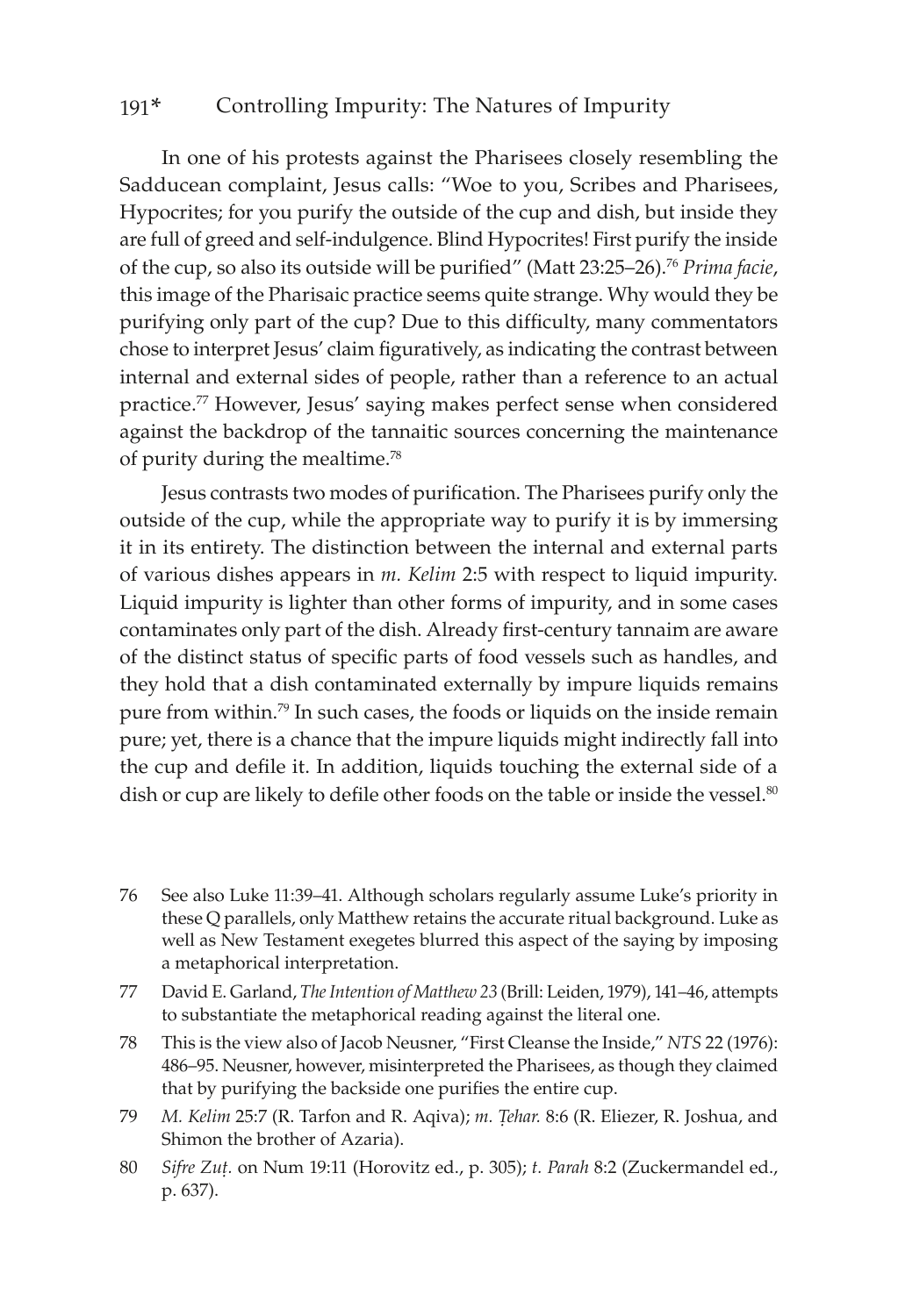Thus, the Tosefta contrasts two possible responses in the event that impure liquids contaminate the outside of a basket: "If liquids fall into a basket—it is entirely impure. If they fall on the outside—the outside is impure and the inside and the handles are pure. If they fall upon its handles—he may wipe it off and it is completely pure. The priests were accustomed not to leave its outside impure, for fear of mishap."81 Since the presence of a partially impure dish on the table threatened the purity of the surrounding foods, the priests would demand the removal of such a dish and its complete purification. The Pharisees in contrast allowed an impure dish on their food table, and only wiped off the liquids during the meal, so not to transmit the impurity to the surrounding foods or into the cup. Complete immersion was required only if the dish was completely defiled from within. From Jesus' protest we learn that the practice of wiping off the liquids represented a superficial mode of purification. It did not remove the impurity from the dish; rather, it confined it to a restricted area on the exterior side.

The two parallel protests, of the Sadducees and of Jesus, not only share the same style, "we blame you Pharisees for purifying X," but they in fact point to the very same characteristic of the Pharisaic policy. Both attack the Pharisaic mechanism of deconstructing objects into discrete parts. In both cases, the Pharisaic leniency was intended to facilitate the management of purity within a contaminated surrounding.<sup>82</sup> They separated the bottom of the stream from the body of liquids, contrary to the Sadducees' view, and they conceived internal and external parts of the cup and dish as separate entities. Read separately, one may be tempted to explain each of these Pharisaic rulings on its own grounds. However, the clear correspondence between the two parallel statements proves that it was the policy as a whole that provoked resentment.

Early rabbinic sources bear witness as well to the prominence of this condemned policy. All early tannaitic discussions of food purity include

82 Another such case of inter-sectarian controversy regarding the scope of impurity is that of carcass impurity. While the Sadducees deem all of the carcass impure, the Pharisees distinguish the flesh, as the essential part, from all other parts. See above n. 47.

<sup>81</sup> *T. Kelim* (*B. Qam.*) 3:7 (Zuckermandel ed., p. 593). Compare ibid. 3:4 (p. 592).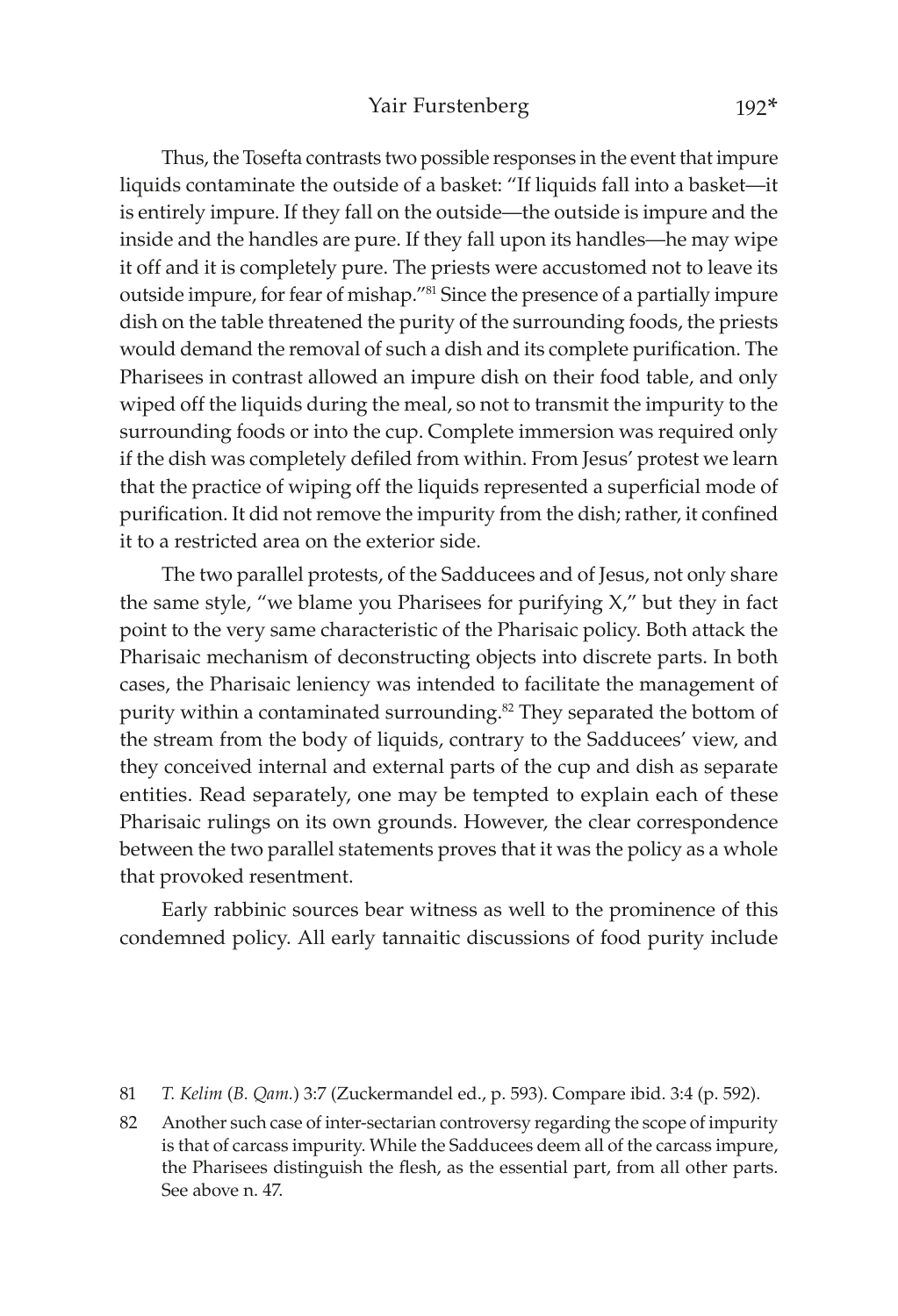two core issues.<sup>83</sup> Alongside the issue of susceptibility to impurity,<sup>84</sup> these units all address the exact boundaries of various foods. What constitutes a "connection" between separate foods and between different parts of the same food? To take one example, Bet Hillel and Bet Shammai at the outset of tractate *Tevul Yom* (1:1-2) discuss whether pieces of dough or cakes stuck together, or the liquids of boiling grout, should be considered connected. Does an impure person who touches one part of this food contaminate all of it?

Connection, חיבור, is a core issue with regard to vessel impurity, as well. In *m. Kelim,* various implements are recurrently dismantled into their basic parts, which at times enables the continued use of the vessel while restricting the presence of impurity. For example, a seal is not considered a connection to the rest of the jug (*m. Kelim* 3:6), and some parts of the oven are considered unconnected to the rest for purposes of impurity (5:5). Similar rulings appear also with regard to wooden artifacts (19:1–3). Later, the Mishnah dismantles tools and defines which of their parts are considered connected to the body. The clearest expression of this tendency is the separation of vessels into their interior and exterior parts, to which Jesus alludes. These and similar issues are far from being theoretical and are not motivated by pure philosophical speculation.<sup>85</sup> Rather, through these subtle definitions of "connection" laid

- 83 For a comprehensive survey and analysis of early tannaitic units concerning food purity (*teharot*) in tractates *Teharot*, *Uqsin*, *Tevul Yom*, and *Makhshirin*, see Yair Furstenberg, "Early Redactions of Purities: Re-Examination of Mishnah Source Criticism," *Tarbiz* 80 (2013): 507–38 (Hebrew).
- 84 The role of thought and intention in rendering objects susceptible to impurity has generated much scholarly interest. See Jacob Neusner, *History of the Mishnaic Law of Purities*, (22 vols.; Leiden: Brill, 1974–77), 22:186–89; Howard Eilberg-Schwartz, *The Human Will in Judaism: The Mishnah's Philosophy of Intention* (Atlanta: Scholars Press, 1986), and, most recently, Balberg, *Purity, Body and Self*, 74–95. Joseph M. Baumgarten, "Liquids and Susceptibility to Defilement in 4Q Fragments," *JQR* 85 (1995): 91–101, has also suggested that the issue of intentionality was a matter of dispute between Pharisaic and Qumran law. However, a close analysis of the relevant sources, such as *m. Makš.* 1:2–4 and *m. Tehar*. 9:1, reveals that the role of intention in making fruits susceptible is quite limited in the earliest traditions. See Y. Furstenberg, "Eating in the State of Purity during the Tannaitic Period: Tractate *Ûeharot* in Its Cultural and Social Contexts" (PhD diss., The Hebrew University of Jerusalem, 2010), 164–73 (Hebrew). Thus, I focus here on the second issue, which may be firmly established in the Second Temple context.
- 85 As Neusner would have understood it. See Jacob Neusner, *A Religion of Pots and Pans? Modes of Philosophical and Theological Discourse in Ancient Judaism* (Atlanta: Scholars Press, 1988), 107–9.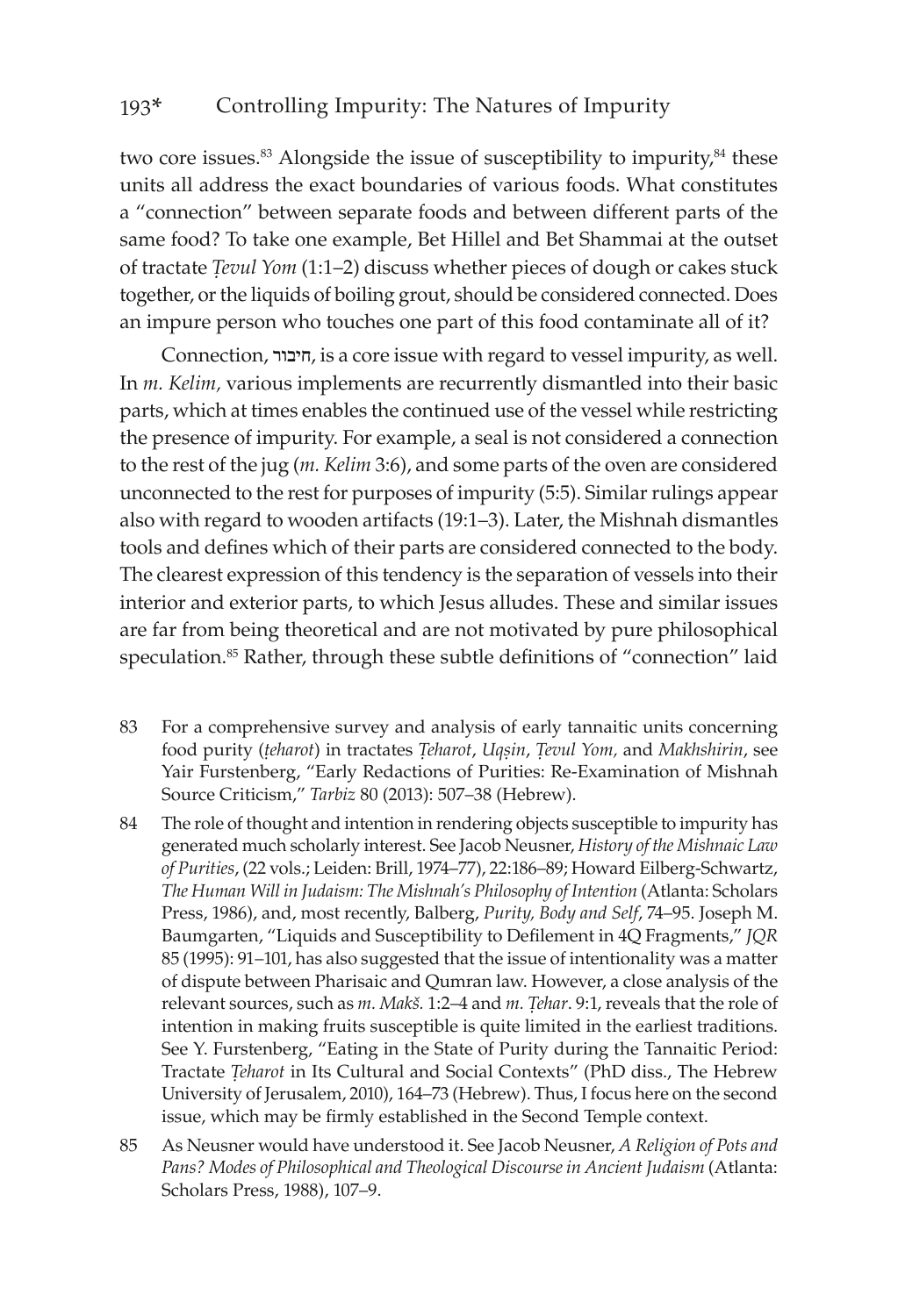out in the earliest strata of rabbinic literature this lenient halakhic policy shared by the Pharisees sought to create a viable mechanism for maintaining purity within an unaccommodating environment.<sup>86</sup> At the same time, the policy of non-separation defied the non-Pharisaic tendency for classification, as all things—including people!<sup>87</sup>—are regularly conceived to be both pure and impure simultaneously.

### The Range of the Human Domain

A comparison of the Pharisaic and non-Pharisaic vocabulary of purity reveals diametrically opposed conceptions. Whereas the language of separation prevails in Qumran literature, the Pharisees constantly ask what constitutes a connection. In other words, while the former are concerned with defining and classifying discrete objects and their statuses, the latter examine the level of friction between objects that generates impurity. This view of impurity, I claim, serves to reconfigure the impurity system around human agency. The dispersion of impurity beyond its source depends solely on direct or indirect human conduction. Impurity would be motionless and ineffective were it not for the agency of people and their extensions.<sup>88</sup> A bird may drag around a dead reptile (*m. Tehar.* 4:4), but it cannot transmit its impurity onto other carriers. Only people and their environs are susceptible to defilement and conduct impurity.<sup>89</sup> It is therefore misleading to imagine impurity, together with Noam, as a free flowing semi-physical force only occasionally

- 86 For such policies, the Pharisees were denounced by Qumran authors as 'smooth interpreters,' 'ביא בחרו בקלות' ',' and choosing 'the easy way,' 'כיא בחרו בקלות' 1:18; *Pesher Psalms* [4Q171] I 27), and Jesus blames them for hypocrisy: "'Woe to you, scribes and Pharisees, hypocrites! For you are like whitewashed tombs, which on the outside look beautiful, but inside they are full of the bones of the dead and of all kinds of filth'" (Matt 23:27).
- 87 The uniquely Pharisaic custom of hand washing (cf. Mark 15; *m. <sup><i>cEd.* 5:9)</sup> is based on the very same principle. Only the hands that came in direct contact with impurity are rendered impure, while the rest remains pure. This notion is completely unknown in the Torah and in other halakhic systems (see Furstenberg, "Defilement Penetrating the Body"). On the "modularity" of the human body in rabbinic purity laws, see Balberg, *Purity, Body and Self,* 58–61.
- 88 Following Marx, Balberg, *Purity, Body, and Self*, 77, suggests that artifacts can contract impurity only in their capacities as extensions of human beings.
- 89 Even water, the most powerful conductor of impurity, cannot carry impurity without first being utilized intentionally for human needs.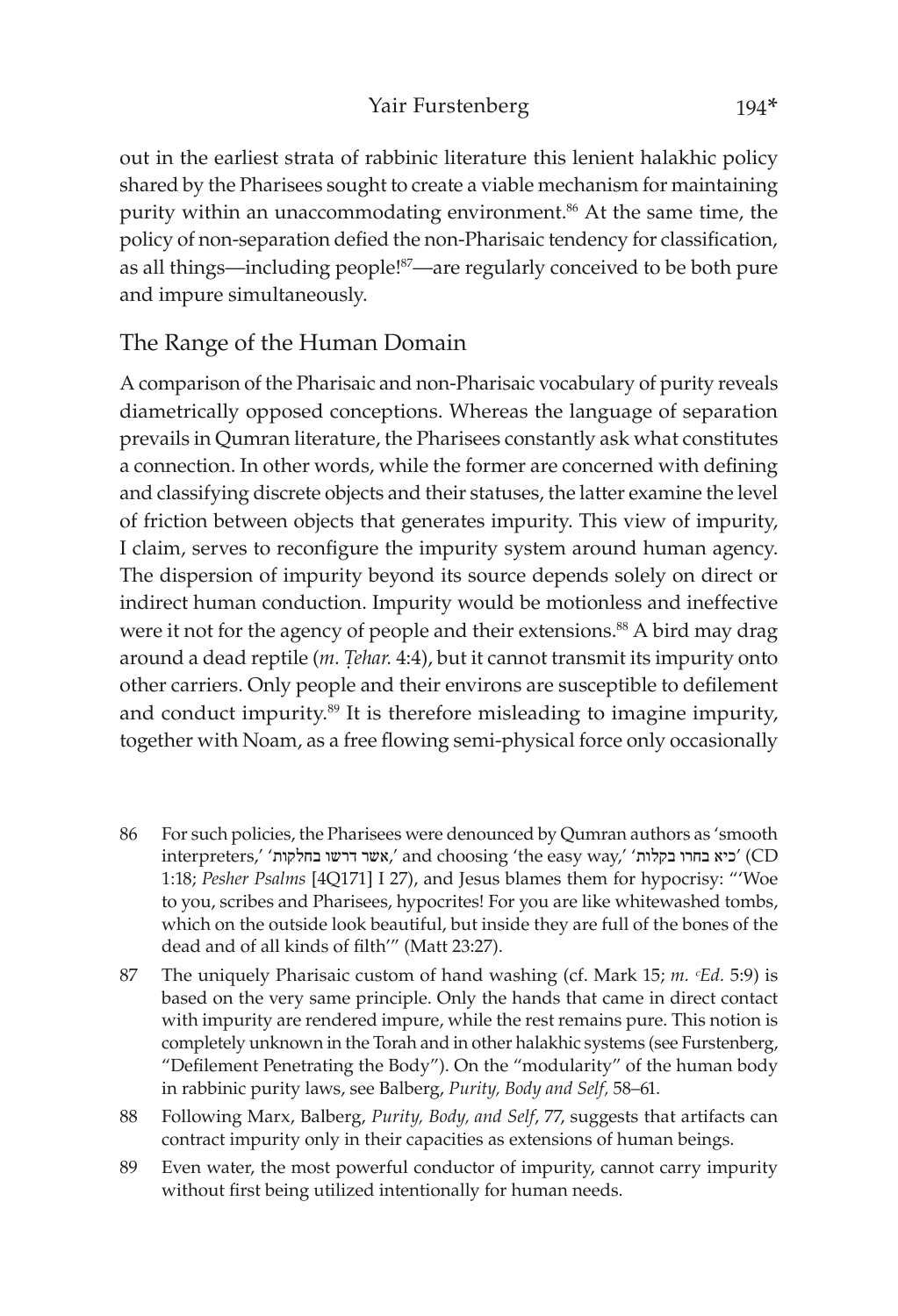impinging on the human sphere.<sup>90</sup> Furthermore, according to the rabbis, in direct opposition to the non-Pharisaic notion of impurity, not only is human agency required for spreading impurity, but also its range directly depends upon the delineation of the human sphere.<sup>91</sup>

This notion finds a clear expression in the Pharisaic policy of dividing foods and vessels, without actual separation from impurity. In case of foods, only if a part intended for consumption came in direct contact with the source of purity does the event bring about defilement. Moreover, artifacts are divided according to the human perception of their usage and the relationship between their parts. While one part, such as the inner side of a cup, represents the vessel as a whole and its defilement spreads all over, the other parts hold only secondary status and their defilement capacity is accordingly limited. The assumption that human classification organizes impurity stands in direct contrast to the classifying role of impurity in the prevalent, non-Pharisaic approach.92 Within the human sphere, the Pharisees would claim, objects are not defined by impurity, but by people alone. People, in turn, identify as 'impure' only those parts of their environs violated by unwarranted contact with sources of impurity, and distinguish between different levels of significance and consequentially sensitivity to disorder within their own controlled sphere.<sup>93</sup>

- 90 Corpse impurity spreads specifically within human made space, such as the biblical tent (Num 19:14) or the more complex domestic spaces discussed in detail throughout *m.* <sup>*o*</sup>*Ohalot*. Later sources expand it to include plants or standing animals used even temporarily as tents (8:2). This expansion however is disputed by R. Judah, who claims that "Whatever is not manmade is not a tent" (3:7)
- 91 Neusner explains the rabbinic project as subjecting the mysterious supernatural force of contamination to human manipulation (*History of the Mishnaic Law of Purities,* 22:186). However, I find Neusner's explanation to be somewhat limited. The possibility of gaining control over impurity is not an isolated issue. It must assume an alternative system and a fundamentally different conception of the very nature of impurity.
- 92 Balberg, *Purity, Body, and Self,* 78–90, extensively elaborates upon the role of human consequentiality for determining the status of artifacts. According to Balberg, the rabbis, in contrast to the Priestly Code, incorporated objects into the human realm through *subjective investment* and *caring* of each individual, rather than through labor and standard usage. I am not certain, however, how developed this notion was in the earlier, Pharisaic view of impurity.
- 93 In this context as well, I find the work of Douglas useful in suggesting an image of pollution, which is fundamentally controllable, and subjected to human orga-